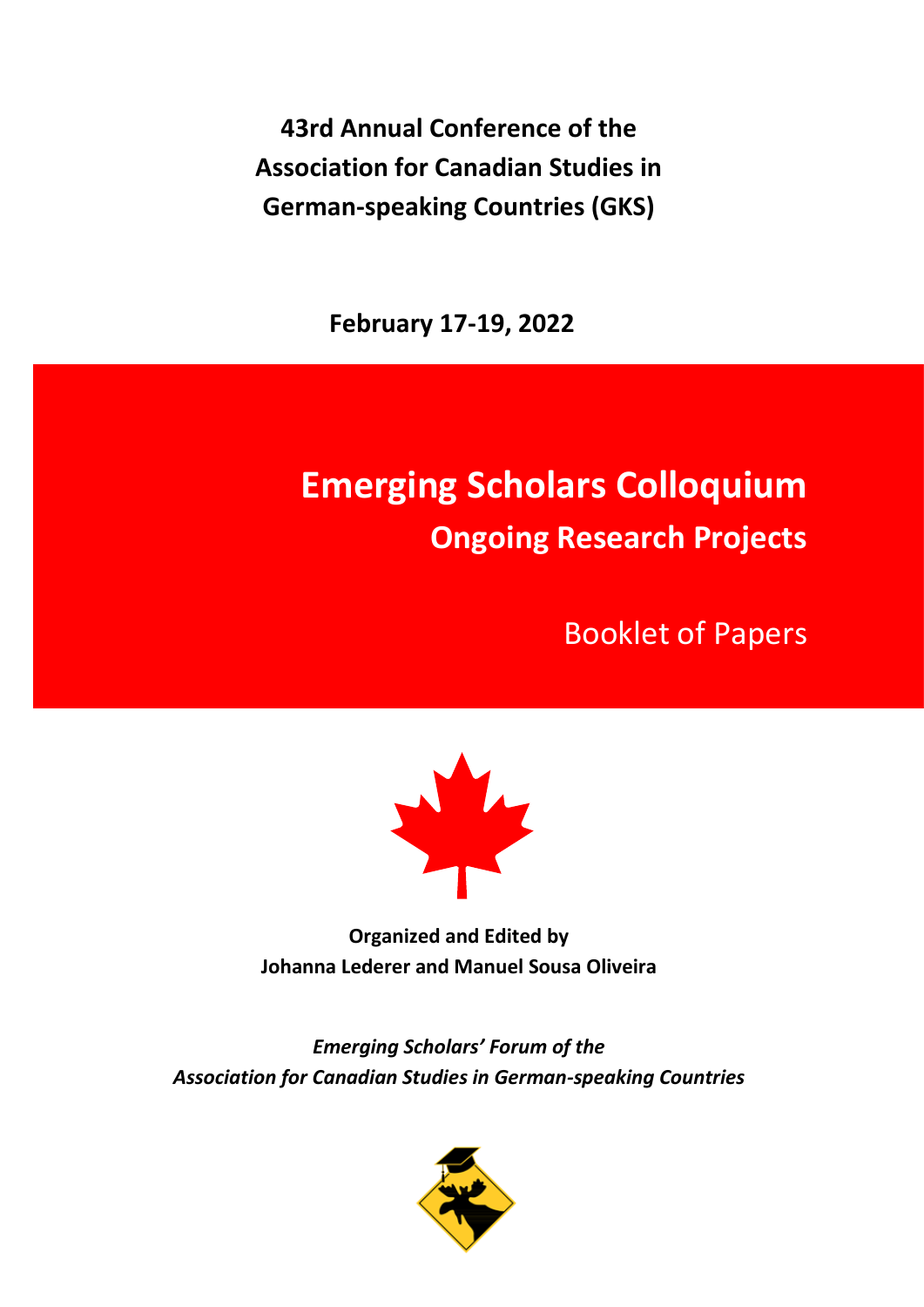

© GKS 2022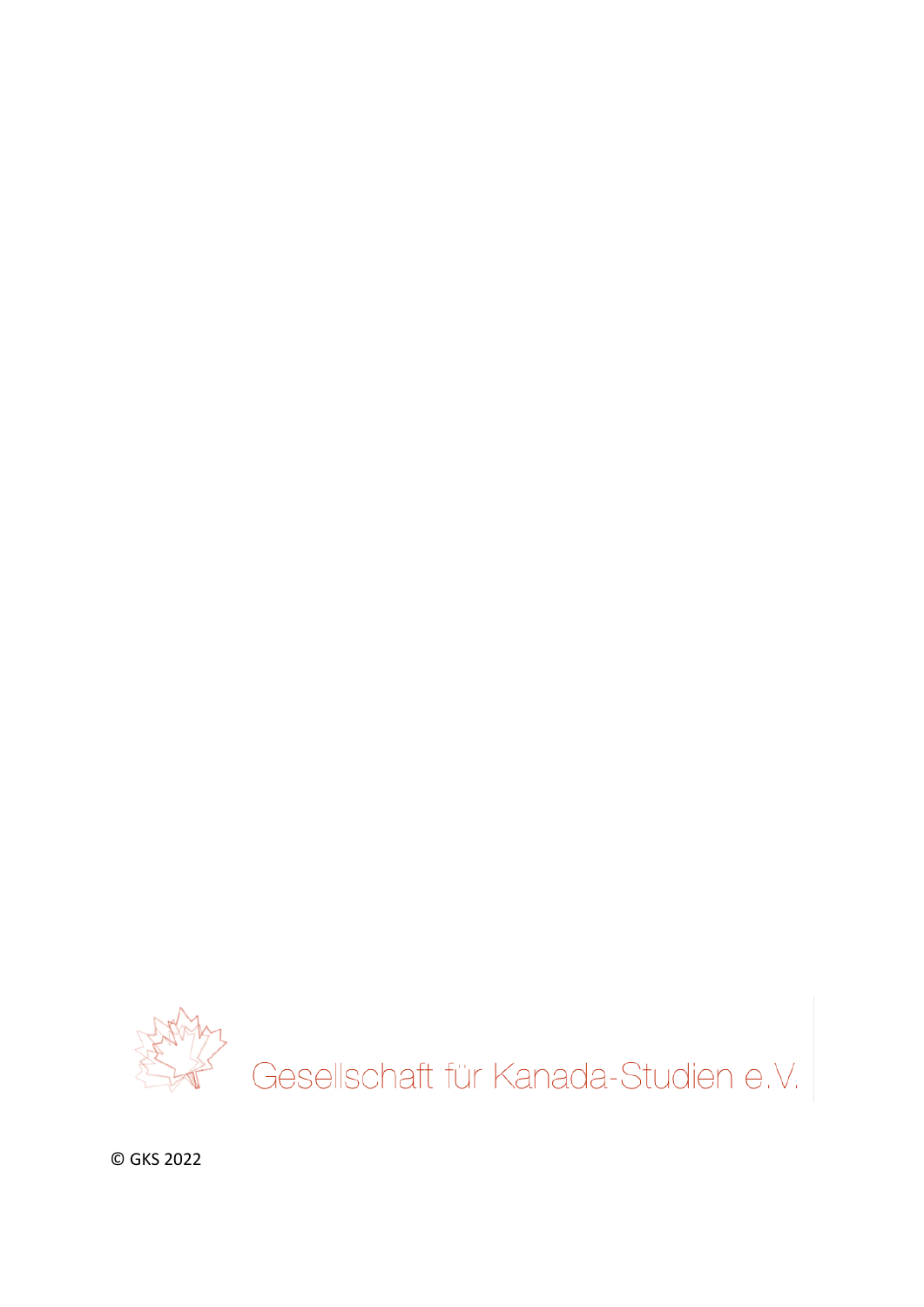## **Inhalt / Content / Contenu**

| Beschreibung des Kolloquiums / Description of the Colloquium /                                         |
|--------------------------------------------------------------------------------------------------------|
|                                                                                                        |
|                                                                                                        |
| <b>Frederik Blank</b>                                                                                  |
| Indigiqueer Homemaking: Upcycling Domestic Processes and Becomings in Queer<br>Elena Cortés Farrujia   |
| "They Were Not Human": Rethinking Binaries, Bioethics, and Eco-realities in Selected<br>Sababa Monjur  |
| Revisiting the Environmental Imagination: Planetary Poetics in Contemporary Canadian<br>Florian Wagner |
|                                                                                                        |
|                                                                                                        |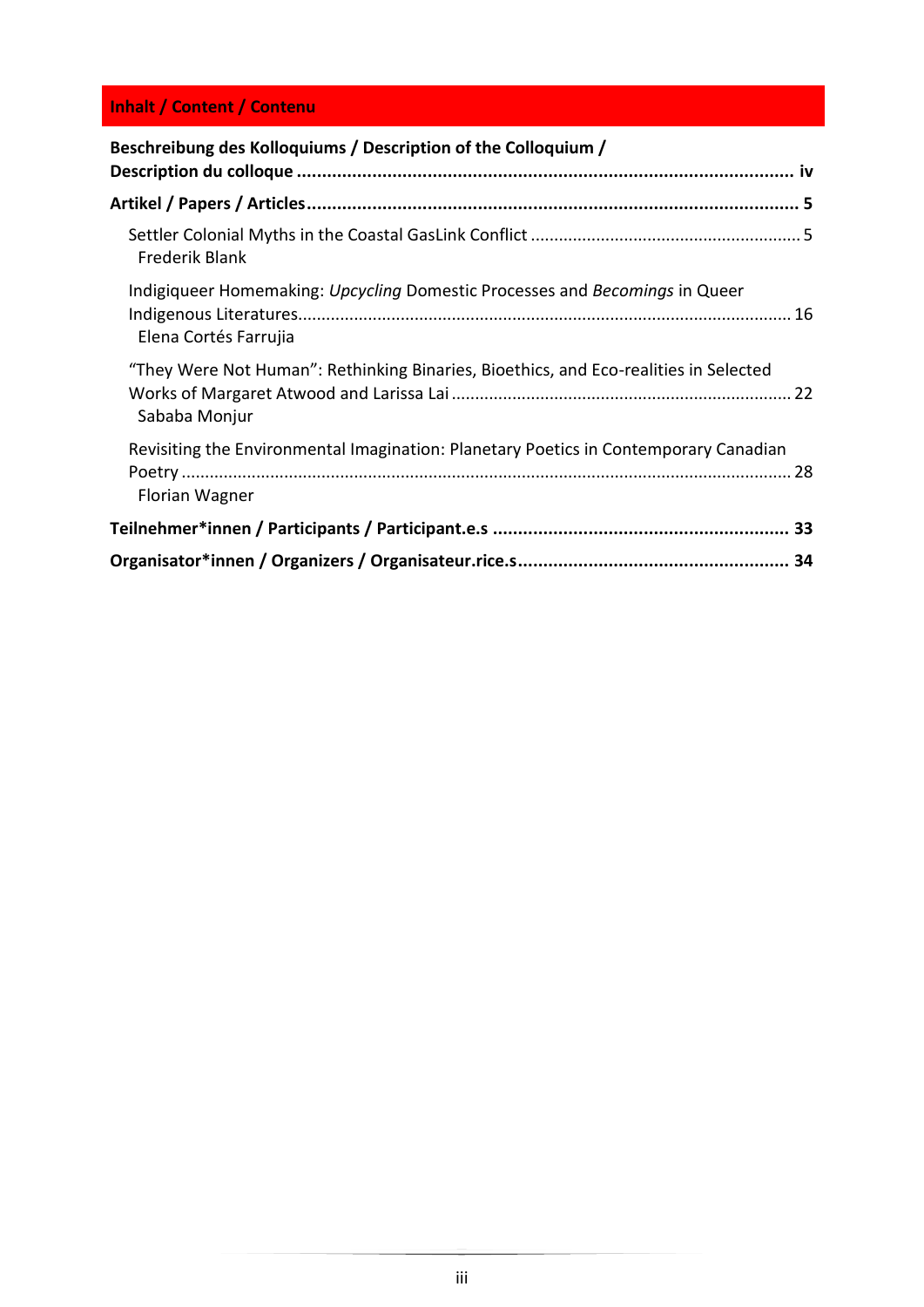## **Beschreibung des Kolloquiums / Description of the Colloquium / Description du colloque**

<span id="page-3-0"></span>The *Emerging Scholars Colloquium: Ongoing Research Projects* hopes to offer a space for emerging scholars to share and discuss their ongoing research projects with peers and experts. We asked participants to prepare a 10-minute presentation of the main ideas of their MA or PhD projects, and of the key questions they would like to see discussed. Additionally, we asked them to write a longer paper that would allow for an in-depth look at issues that could not be addressed during their brief presentations. These papers are collected in this booklet. The contributions go beyond the overall conference topic of ecology, environmental studies, and ethics to address other issues relevant to the field of Canadian studies, such as queerness and Indigeneity.

To ensure that the exchange between emerging scholars, peers and experts is a fruitful one, the emphasis of the colloquium will be on the dialogue between participants and attendees. This exchange should allow participants to gain insightful new perspectives regarding their own projects. As such, we invite you to read the papers collected in this booklet and to participate in the ensuing discussion.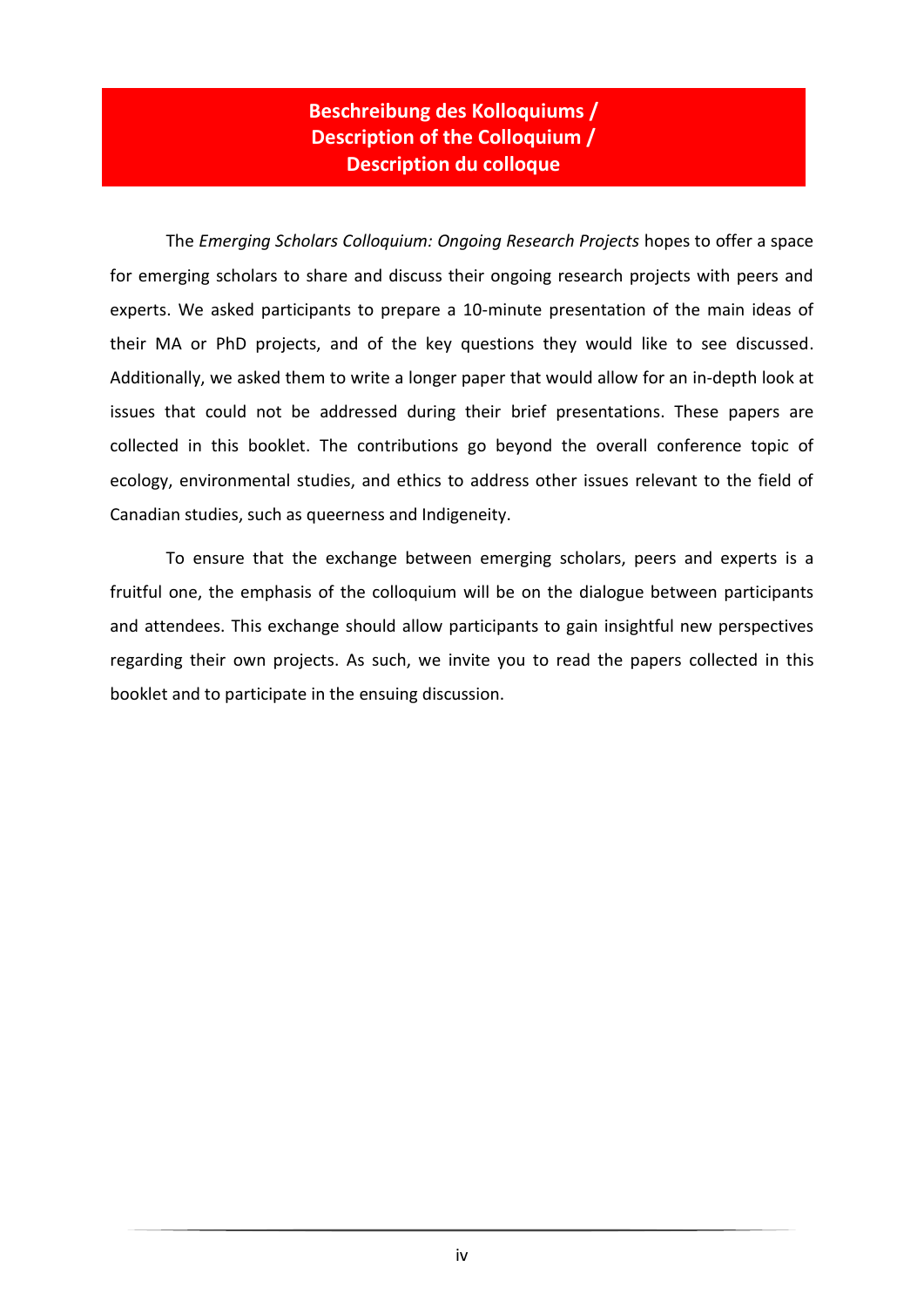### <span id="page-4-0"></span>**Artikel / Papers / Articles**

## <span id="page-4-1"></span>**Settler Colonial Myths in the Coastal GasLink Conflict**

#### Frederik Blank

*John F. Kennedy Institute, Freie Universität Berlin*

#### **Introduction**

Canada is commonly portrayed as "the better America" and seen as a friendly and welcoming place. Many people regard Canada as a region for adventurous outdoor trips and the country advertises its seemingly "peaceful" and "untouched wilderness." The country is promoting human rights and gender equality, and has a "cool" Prime Minister – could Canada be the most liberal country in the world? In fact, these attributions conceal a very dark side of Canada and need to be put aside. The country of Canada evolved from a settler colonial project which committed genocide and pursued brutal assimilation tactics against the Indigenous populations. While the state of Canada publicly announces the will for reconciliation with Indigenous peoples and appears to show contrition for the crimes committed against Natives, settler colonialism has not ended in Canada.

To understand these realities the concept of *settler colonialism* will be applied. The focus of this research will lie particularly on one aspect of the concept of *settler colonialism*: *settler colonial myths*, or what Travis Wysote and Erin Morton call *tautologies* and *pioneer lies*. I argue that the Coastal GasLink (CGL) conflict between the Wet'suwet'en Nation and Canada exposes and reproduces settler colonial myths which are woven into the fabric of Canadian national identity. Accordingly, the concept of settler colonialism will be explained using examples of Canadian settler colonial practices. Then, some of the most common Canadian settler myths will be discussed. Subsequently, the Coastal GasLink conflict will be outlined, and it will be analyzed how these myths relate to the conflict which caused "Shut Down Canada" – the name under which solidarity actions throughout Canada became known.

#### **Settler Colonialism and Canada**

Settlers do not aim for Native labor or resources but land (Wolfe "Settler Colonialism and the Elimination of the Native" 387). Unlike migrants, settlers found new political orders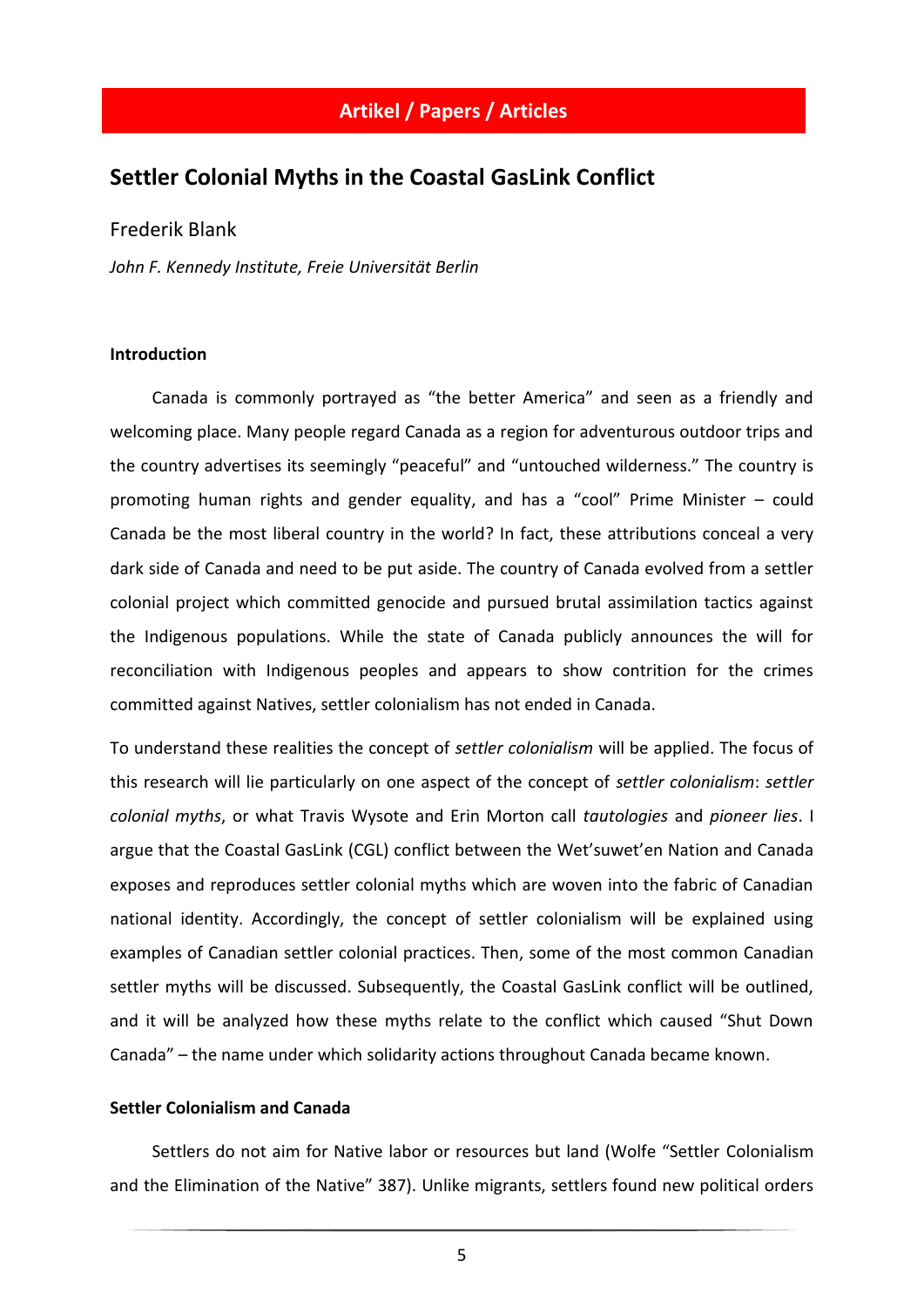and carry their sovereignty with them, disregarding the existing sovereignties they encounter (Veracini, *The Settler Colonial Present* 40). The ultimate goal of settler colonialism is to eventually overcome colonialism and to establish a new (settler) society. Settlers operate in a space which is theorized as frontier which implies a "movable state of exception" (Rifkin) for Native peoples. The frontier moves along with the settlers until the territorial limit is reached. The frontier then turns inwards towards the land, and the formation of reservations begins. The core feature of settler colonialism is not "exploitation but replacement" and settler colonization is an ongoing and defining "structure not an event" (Wolfe, *Settler Colonialism and the Transformation of Anthropology* 163) of settler societies.

In the 19th century, "clearing the land" and advancing the frontier to the West took place by building a railway – the Canadian Pacific Railway (Maher). In contrast, pipelines are the railroads of the 21st century which are built through the remaining Indigenous territories, and "open Indigenous lands to increasing exploitation as well as playing a key role in the pre-emption of aboriginal title through their construction" (Barker et al. 159). Canada's 21st century frontier has become an "energy frontier" where environmental disasters like oil spills and the destruction of Indigenous lands lead to violent removal of and high cancer rates among the Native population.

The injustices committed against Native peoples confront settlers with an uncomfortable truth, and they wish to rid themselves of their "settler guilt." They meet this "difficult reality" with "moves to innocence" (Tuck and Yang 9). These moves include purposely changing narratives of the past and present by creating *settler myths*. Settler colonial myths are "strategies to maintain the colonial status quo" (Rotz et al.). First, settlers try to physically erase Indigenous people, and then they attempt an erasure on the symbolical level by hiding settler colonialism behind an established mythology.

#### *Terra nullius*

*Terra nullius* is a Latin term meaning land belonging to no one or nobody's land. The term was used as a legal concept in the history of European settler colonialism to justify the conquest of allegedly empty Indigenous territories. Part of *terra nullius* was the *Doctrine of Discovery* which claimed that Europeans had "discovered" Indigenous territories (Denis 36). However, the land was not "empty" or "uncivilized wilderness;" the land was inhabited by

6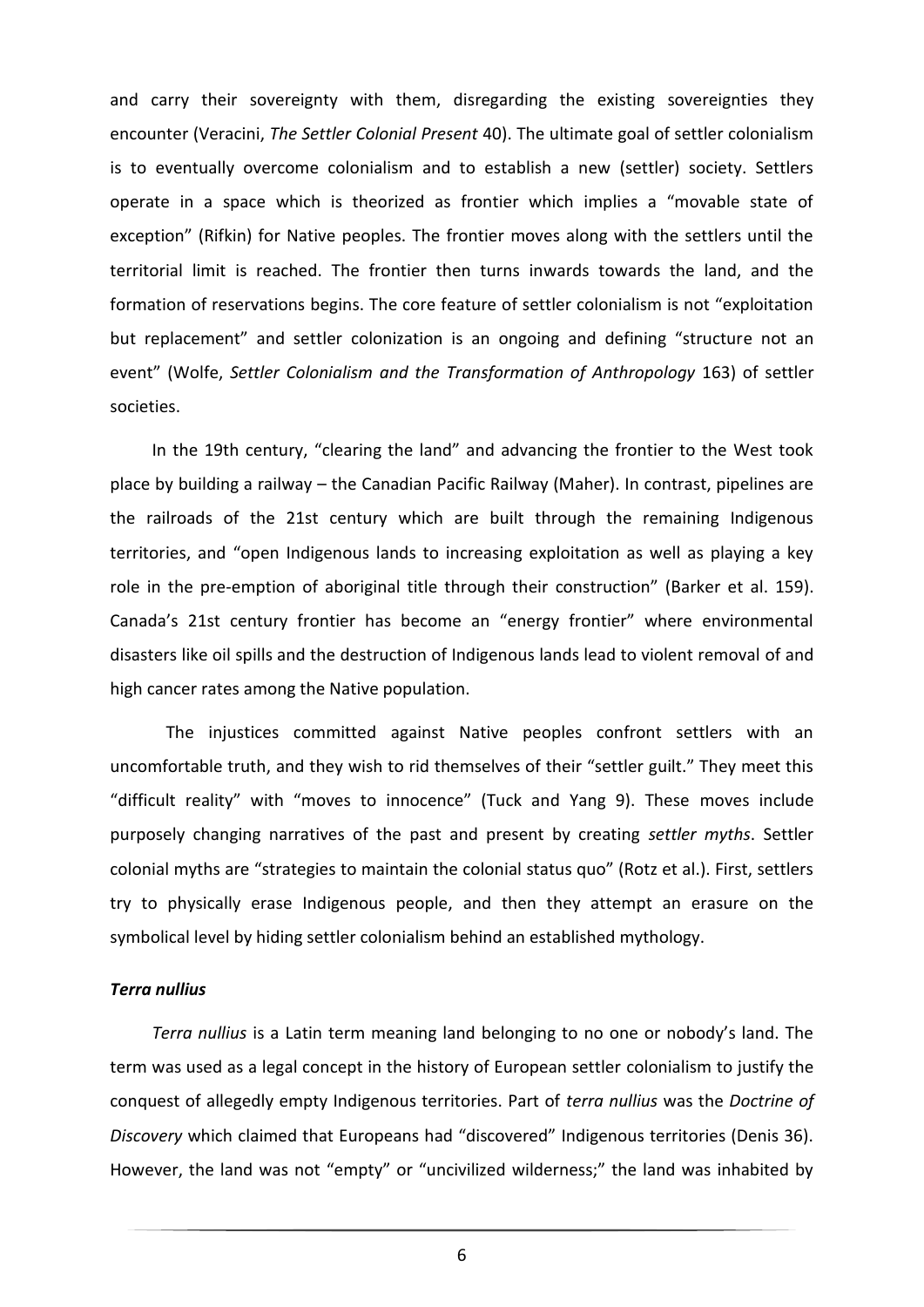Indigenous peoples who had non-European understandings of property and a different relationship with nature. "The land the settlers conquered was cultivated to different degrees; it was a cultivated land, a historical landscape, not nature" (Mamdani 603–04). The concept of *terra nullius* continues to be entrenched in Canadian law and the myth is regularly used to assert territorial sovereignty of the Canadian state in conflicts of resource extraction when Indigenous land claims are challenging this alleged sovereignty.

#### **"Peaceful frontier"**

The "peaceful frontier" is a settler colonial myth that states that settler colonialism was gentler in the region which is now called Canada compared to e.g., the United States (Veracini, *Settler colonialism* 89). Therefore, historical narratives are created that mythologize settler colonialism as a non-violent event in which the frontier becomes an "intercultural contact zone" and Indigenous-settler relations are declared cooperative. In Canada itself there is even a further division of the "peaceful frontier" myth as French-Canadians claim that French colonialism was less violent than British imperialism (Wysote and Morton 1–2).

Part of this myth is the denial that genocide has been committed against Native peoples in Canada (Woolford and Benvenuto). Regarding physical genocide, half or more of the Indigenous inhabitants in what is now known as Canada died of diseases following contact with Europeans (Miller 49). Cultural genocide is also an ongoing threat to Indigenous peoples throughout Canada as assimilation efforts continue.

#### **The "Mountie mythology"**

Almost every Canadian child knows the figure of the "Mountie," the nickname of the idealized Royal Canadian Mounted Police (RCMP) officers on horsebacks in their scarlet uniforms. They stand guard at the parliament and join the national anthem ceremonies at ice hockey games. Several movies and novels praise the police officers and the RCMP even signed a marketing contract with Walt Disney (Dawson 130-31). The RCMP is the fourth most important national symbol for Canadians, even before hockey (Statistics Canada). The public image of the Mounties is "very much a story of selective amnesia and successful public relations" (Dawson 129). The RCMP strategically shaped their public image and created a positive narrative which leaves out the force's central role in the expansion of Canada's western and northern frontiers. "Today's RCMP is a direct descendant of the North-West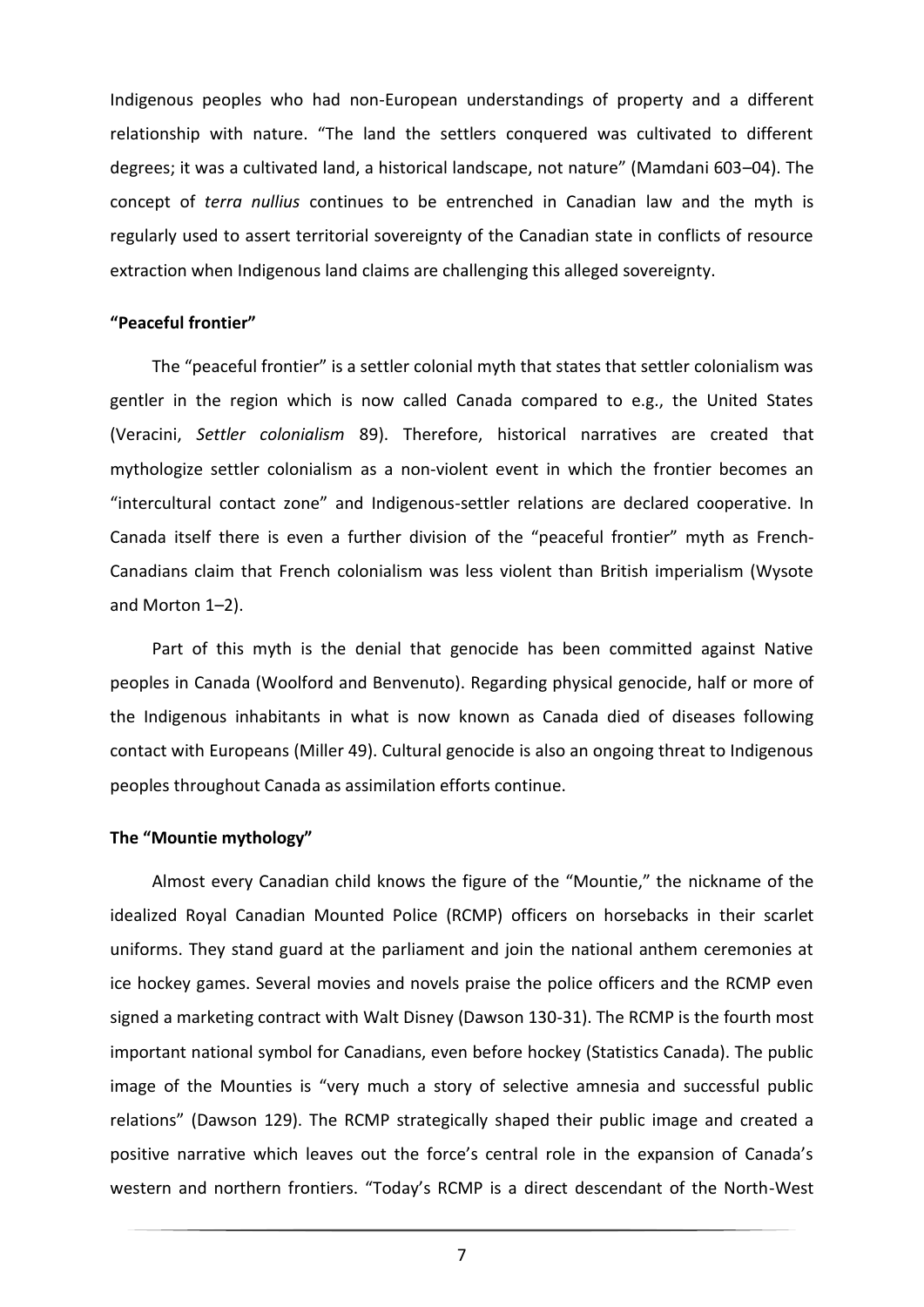Mounted Police [NWMP], which was created in 1873 in order to promote the efficient colonization of Canada's newly acquired territories" (Dawson 130). This meant clearing land for settlers and confining Indigenous peoples to reservations (Steward). Today the RCMP still is the frontier police force "serving" 600 Indigenous communities (Dawson 130). This brings continuous racism and violence to these communities and Mumilaaq Qaqqaq calls death by RCMP a "common thing in Nunavut" (Forest-er, "'Death by RCMP'").

#### **"The savage"**

Referring to a Native person as "the savage" is a common racist attribution which transports the idea of the cultural superiority of "civilized" Europeans in contrast to the "savage" Natives. In this context, settlers are envisioned as superior, and portrayed as rational and strategic individuals. Conversely, Indigenous people are supposedly "irrational" and "impulsive" (Veracini, *The Settler Colonial Present* 72).

Attributed "savageness" refers to different genders in very different ways. Portrayals of Indigenous women and  $2SLGBTQQIA<sup>1</sup>$  people as victims, docile, compliant, or as willing sexual objects for the taking are highly problematic (Ryan). Since hyper-sexualized images of Indigenous women\* and girls persist in places like Canada, sexual violence against these groups is disproportionally more common than against other groups (Morin). The camps along worksites of Canada's resource extraction industry often house many men from outsider communities who carry these stereotyped images of Indigenous people with them. The structural relationship between man camps, where these workers are housed, and the *Missing and Murdered Indigenous Women and Girls* (MMIWG) genocide was acknowledged by a national inquiry in Canada (Gehl; Ridgen).

#### **"The rule of law"**

The phrase "rule of law" is weaponized in discourses on Indigenous-settler relations. When settlers use the phrase, they only refer to their own law and ignore Indigenous legal systems; "settlers frame Indigenous peoples as devoid of law – as lawless" (Rotz et al.). However, Indigenous legal systems have already existed for a very long time and "predate the arrival of British or French law in Canada by an order of magnitude so vast that it is

 $1$  2SLGBTQQIA stands for Two-Spirit, lesbian, gay, bisexual, transgender, queer, questioning, intersex and asexual.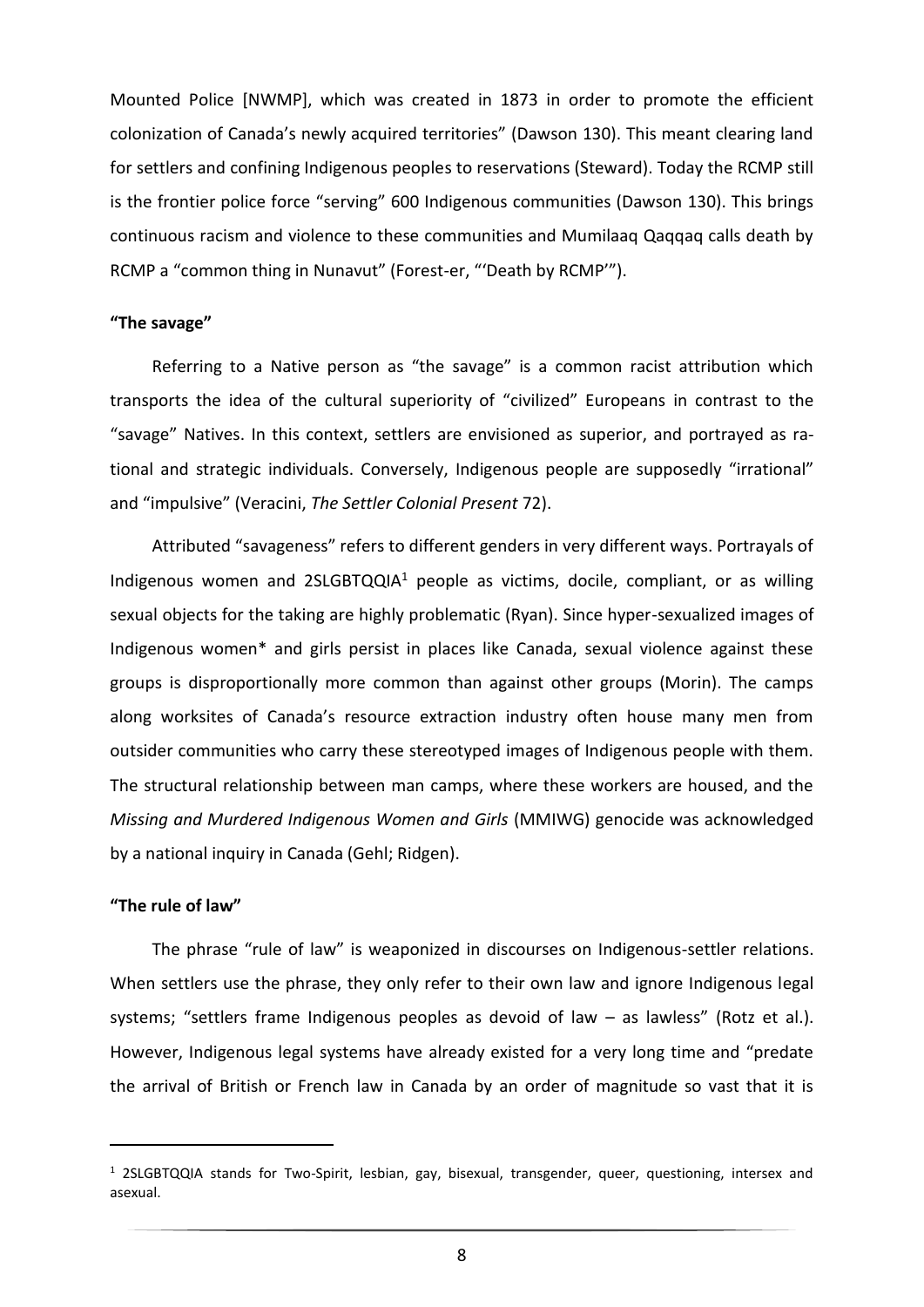difficult to grasp" (Raibmon). Conflicts of resource extraction ultimately circle around the question of land rights and are thus also land conflicts. Canadian law, and Canada's acclaimed sovereignty and legitimacy originate from the "doctrine of discovery" a concept from European colonialism. Settlers are "hiding behind the myth of one 'rule of law'" (Raibmon) which is based on white supremacy.

#### **Band Councils**

A band in Canada is legally a group of Indigenous people defined by settler authorities (Vowel 31). Band councils are governing units within the bands. "Band councils were created from the 1876 Indian Act and designed to undermine and replace centuries of traditional governments across Canada" (George-Kanentiio). Consequently, the system was imposed on Indigenous peoples who were sometimes arbitrarily put together in bands while their traditional group affiliations were not taken into account. The notion of "band councils" is used as a strategy to conquer and divide Indigenous peoples. Settlers claim that Indigenous communities are divided because traditional forms of government such as the hereditary chiefs of the Wet'suwet'en seem to stand in conflict with band council governments (Turner and Seatter). However, the band council has jurisdiction over the reservation only, and the hereditary chiefs e.g., of the Wet'suwet'en "oversee the management of traditional lands and their authority predates the imposed colonial law" (Cousins). The Coastal GasLink pipeline is to pass through the traditional lands the hereditary chiefs have jurisdiction over, as confirmed by the Canadian Supreme Court in 1997 (Forester, "The Delgamuukw Decision"). Subsequently, band councils cannot sign agreements on resource extraction projects on lands they do not have authority over. Conquer and divide is an old colonial and settler colonial strategy which relies on myths or lies about the jurisdiction of band councils.

#### **Settler colonial myths in the Coastal GasLink Conflict**

The proposed route of the Coastal GasLink pipeline is to run through several Indigenous territories in British Columbia including the lands of the Wet'suwet'en Nation. While many band council leaders have signed agreements with Coastal GasLink, five hereditary chiefs of the Wet'suwet'en fear that the pipeline would pollute their drinking water and raise concerns that the approximately 1,000 workers who are supposed to build the pipeline on Wet'suwet'en territory will pose a threat especially to Indigenous girls and women\* (Ridgen; Cecco).

9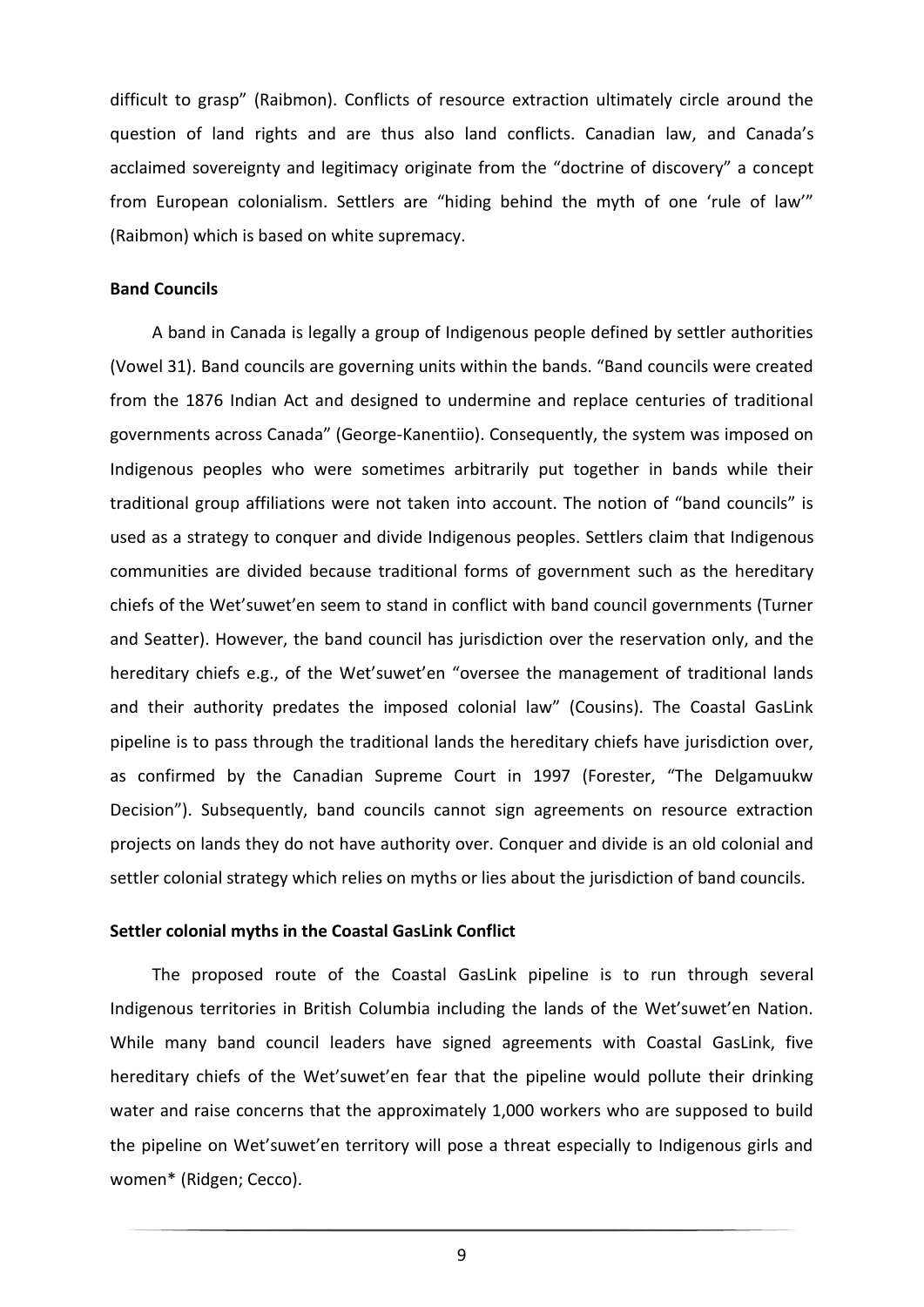In early February 2020, the RCMP started to move against land defenders who had set up camps at the designated pipeline construction sites to prevent access for construction workers already since 2009 (BBC; Cecco). The violent raid by the RCMP led to #ShutDownCanada, and included nationwide blockades of roads and rails, protest rallies and sit-ins at offices of responsible politicians. The blockades and the feared economic impact forced Prime Minister Justin Trudeau to cancel planned state visits, and to call in the "Incident Response Group," which is only convened in the event of a national crisis (Forester, "The Delgamuukw Decision").

The aforementioned myths can be found within the Coastal GasLink conflict and discourses on it. Firstly, the land of the Wet'suwet'en is not empty; it is no *terra nullius*. European conceptions of land usage are held onto in an almost religious way by settler commentators: "we have effectively lost the ability to enforce the systematic organization of property rights on which every functional society, Indigenous or non-Indigenous, depends" (Kay).

Secondly, the conflict or invasion in Wet'suwet'en territory can be seen happening in the frontier region. Given the measures employed by the RCMP against the freedom of the press (Cox and Seatter) and the plan to use "lethal force" (Dhillon and Parrish), it becomes evident that the "liberal and democratic" settler rule of law is not effective in this region and the only law that applies is the law of the strongest.

Thirdly, the RCMP's violent actions against Native people demonstrate that the police force is still clearing land for settlers. RCMP officers are not the idealized friendly "Mounties" from a Disney movie helping people. The myth of the "peaceful frontier" is untrue not only for the past but also for the present: clearing the land is not peaceful, it is violent. Moreover, there were cases of vigilantism from civil society against Wet'suwet'en solidarity protests (Boutilie; Djuric). Settlers took and still take the law into their own hands in order to commit violence against Indigenous people while governmental institutions stand idle. The *frontier* still exists in Canada and is the space of ongoing violence and dispossession of Indigenous people.

Fourthly, myths like stereotypes of Wet'suwet'en as "savage" and as "lawless" may help to explain how settler institutions treat them, and also serve to understand threats towards them once construction work starts on their territories. This concerns sexual violence against Indigenous women\* and girls, in particular.

10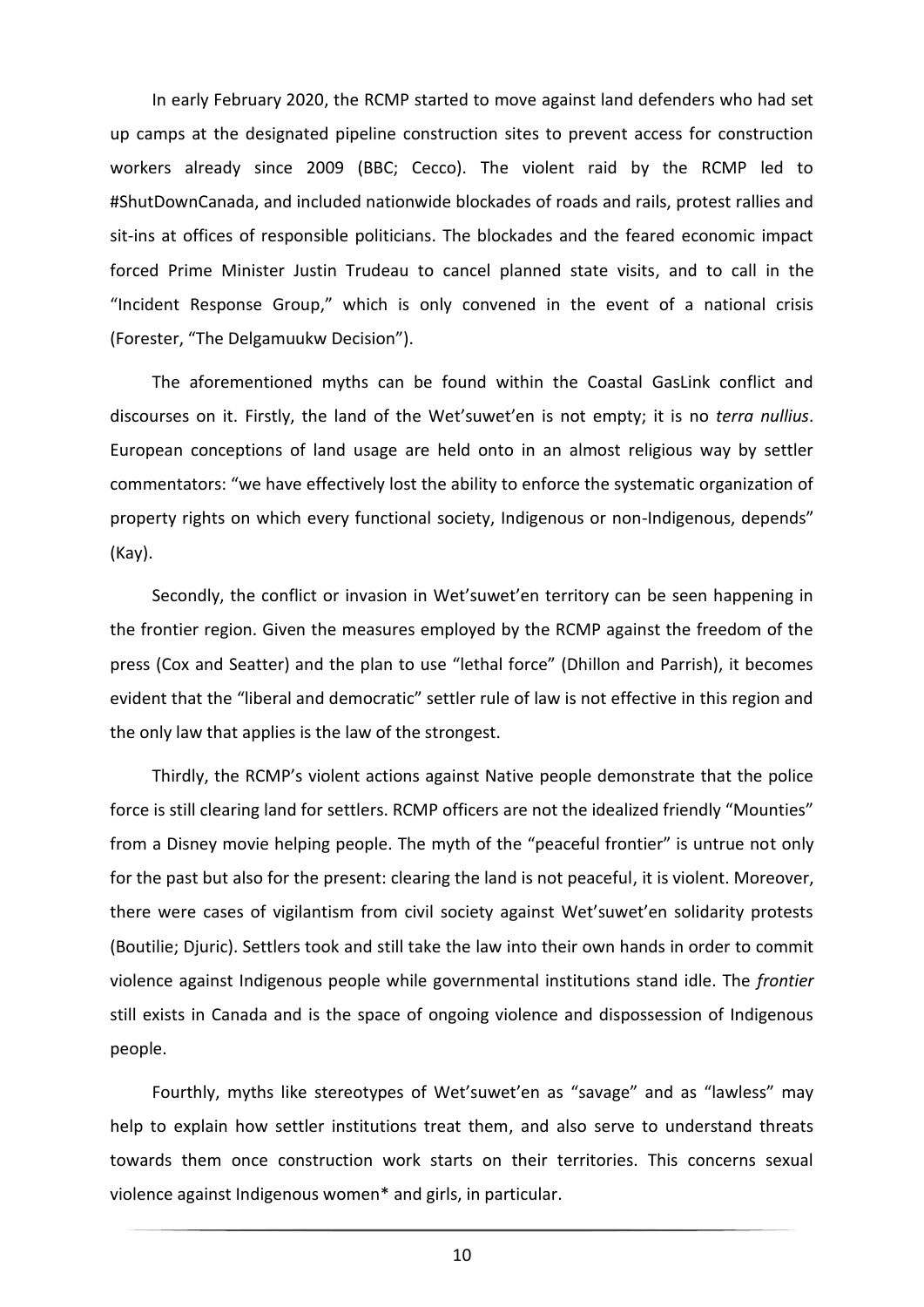The myths of "the rule of law" and "band councils as legitimate representatives of Indigenous peoples" were mainly articulated by politicians or in newspaper comments (Ivison). By referring to band councils, traditional governments and band councils are pitted against each other to make Indigenous peoples appear disunited by using the method of conquer and divide. The myth of "the rule of law" was also a present trope in the comment sections (Burney; LeDrew).

#### **Conclusion**

The Coastal GasLink conflict functions as a myth buster. Myths utilized in discourses on the conflict show how racism and paternalism persist in attitudes of Canadian settler society towards Indigenous people. The concept of *settler colonial myths* and also the particular six suggested myths can be identified in and be applied to other conflicts of resource extraction in Canada as well, and help to better understand Indigenous protests against environmental damage and economic exploitation.

The conditions under which the Wet'suwet'en live are not an isolated case – the cooperation between the police and companies who jointly clear Indigenous lands is the norm in Canada. Indigenous people have to make way for profit and the benefit of the settler society. These conflicts share the outlined mythology, and all the small myths amount to the Canadian meta-myth of apparently being the better America.

#### **Works Cited**

- Barker, Adam J., et al. "Settler Colonialism and the Consolidation of Canada in the 20th Century." *The Routledge Handbook of the History of Settler Colonialism*, edited by Edward Cavanagh and Lorenzo Veracini, Routledge, 2016, pp. 153–68.
- BBC. "The Conflict That Brought Canada's Rails to a Halt." *BBC News*, 20 Feb. 2020, bbc.com/news/world-us-canada-51550821. Accessed 9 May 2020.
- Boutilier, Alex. "Calls for Vigilante Actions Against Wet'suwet'en Blockades Are Growing in Far-Right Circles, Anti-Hate Group." *Toronto Star*, 20 Feb. 2020, thestar.com/politics/federal/2020/02/20/calls-for-vigilante-actions-againstwetsuweten-blockades-are-growing-in-far-right-circles-anti-hate-group-says.html. Accessed 9 May 2020.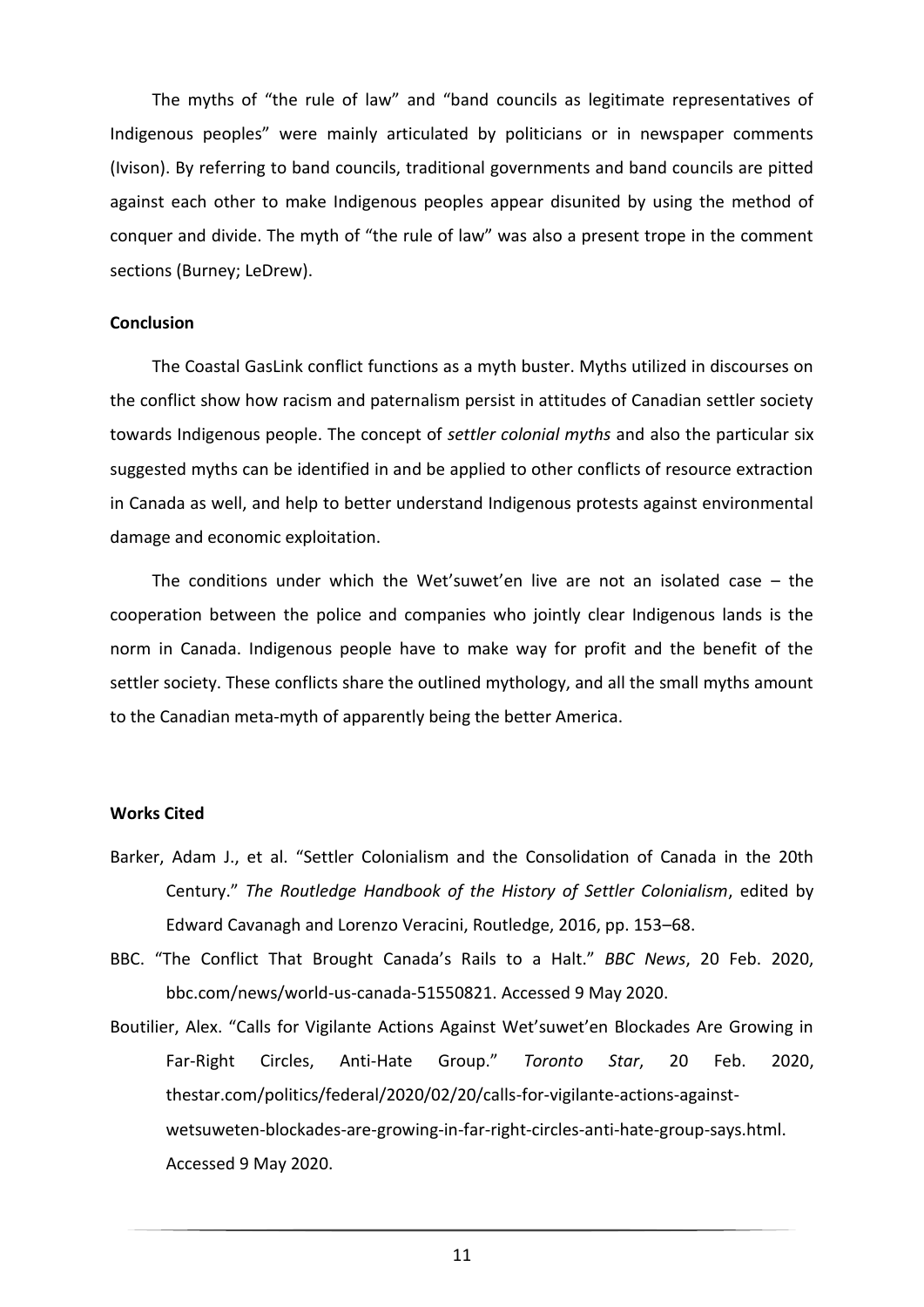- Burney, Derek H. "Enough Is Enough. Clear the Blockades, Restore the Rule of Law." *National Post*, 17 Feb. 2020, nationalpost.com/opinion/derek-h-burney-enough-is-enoughclear-the-blockades-restore-the-rule-of-law. Accessed 10 May 2020.
- Cecco, Leyland. "Pipeline Battle Puts Focus on Canada's Disputed Right to Use Indigenous Land." *The Guardian*, 11 Jan. 2019, theguardian.com/world/2019/jan/11/canadapipeline-indigenous-trudeau-treaty. Accessed 9 Feb. 2020.
- Christie, Gordon. *Canadian Law and Indigenous Self-Determination: A Naturalist Analysis*. University of Toronto Press, 2019.
- Cousins, Ben. "Wet'suwet'en: What's the Difference Between the Elected Band Council and Hereditary Chiefs?" *CTV News*, 14 Feb. 2020, ctvnews.ca/canada/wet-suwet-enwhat-s-the-difference-between-the-elected-band-council-and-hereditary-chiefs-1.4811453. Accessed 14 May 2020.
- Cox, Ethan, and Erin Seatter. "Ricochet Journalist Detained for Eight Hours While Covering RCMP Raid." *ricochet*, 8 Feb. 2020, ricochet.media/en/2919/ricochet-journalistdetained-for-eight-hours-while-covering-rcmp-raid. Accessed 9 Feb. 2020.
- Dawson, Michael. "Mountie." *Symbols of Canada*, edited by Michael Dawson, Catherine Gidney, and Donald Wright, Between the Lines, 2018, pp. 129–37.
- Denis, Jeff. *Canada at a Crossroads: Boundaries, Bridges, and Laissez-Faire Racism in Indigenous-Settler Relations*. University of Toronto Press, 2020.
- Dhillon, Jaskiran, and Will Parrish. "Indigenous People Outraged at Canada Police's Possible Use of Lethal Force." *The Guardian*, 24 Dec. 2019, theguardian.com/world/2019/dec/24/indigenous-people-outraged-at-canadapolices-possible-use-of-lethal-force. Accessed 9 Jan. 2020.
- Djuric, Mickey. "No Charges After Car Drives Through Wet'suwet'en Supporters in Regina." *Global News*, 12 Feb. 2020, globalnews.ca/news/6526331/car-drives-throughwetsuweten-supporters-regina-1/. Accessed 8 May 2020.
- Forester, Brett. "The Delgamuukw Decision: When the 'Invisible People' Won Recognition." *APTN News*, 7 May 2020, aptnnews.ca/2020/03/10/the-delgamuukw-decision-whenthe-invisible-people-won-recognition/. Accessed 7 May 2020.
- ---. "'Death by RCMP' a Common but Complex Thing in Nunavut, Says NDP MP Qaqqaq." *APTN News*, 30 June 2020, aptnnews.ca/national-news/death-by-rcmp-a-commonbut-complex-thing-in-nunavut-says-ndp-mp-qaqqaq/. Accessed 4 July 2020.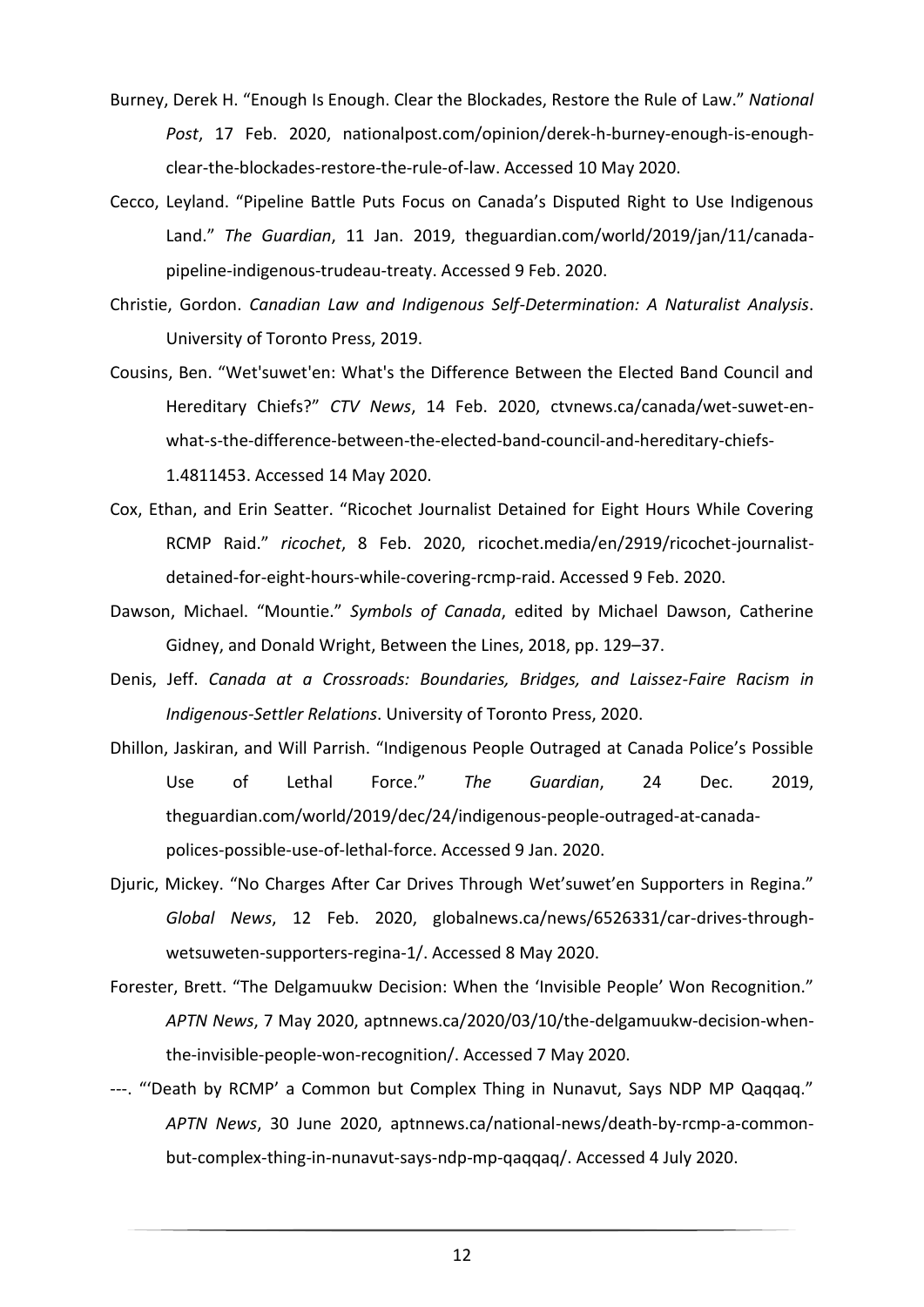- Gehl, Lynn. "Seven Key Learnings from the MMIWG Legal Analysis on Genocide." *Briarpatch Magazine*, 19 Mar. 2020, briarpatchmagazine.com/articles/view/seven-keylearnings-from-the-mmiwg-legal-analysis-on-genocide. Accessed 5 May 2020.
- George-Kanentiio, Doug. "The Myth of Band Councils as First Nations." *Toronto Star*, 24 Feb. 2020, thestar.com/amp/opinion/contributors/2020/02/24/the-myth-of-bandcouncils-as-first-nations.html. Accessed 11 May 2020.
- Ivison, John. "John Ivison: The Millennial Eco-Activists Stopping Trains Are the New Colonialists." *Vancouver Sun*, 18 Feb. 2020, vancouversun.com/opinion/john-ivisonthe-millennial-eco-activists-stopping-trains-are-the-new-colonialists/wcm/abb82aeba44b-46b2-92e2-f32928a1d9d9/amp. Accessed 8 May 2020.
- Jang, Brent et al. "Wet'suwet'en Chiefs, Blockades and Coastal GasLink: A Guide to the Dispute over a B.C. Pipeline." *The Globe and Mail*, 9 Mar. 2020, theglobeandmail.com/canada/british-columbia/article-wetsuweten-coastal-gaslinkpipeline-rcmp-explainer. Accessed 9 May 2020.
- LeDrew, Stephen. "Canada Should Enforce the Law with Wet'suwet'en Anti-Pipeline Protests." *National Post*, 11 Feb. 2020, nationalpost.com/opinion/stephen-ledrewcanada-should-enforce-the-law-with-wetsuweten-anti-pipeline-protests. Accessed 10 May 2020.
- MacDonald, David B. "Canada's History Wars: Indigenous Genocide and Public Memory in the United States, Australia and Canada." *Journal of Genocide Research*, vol. 17, no. 4, 2015, pp. 411–31.
- Maher, Stephen. "The 'Iron Road' That Brought Ruin and Death." *Macleans*, 17 Feb. 2020, macleans.ca/opinion/the-iron-road-that-brought-ruin-and-death/amp. Accessed 14 Apr. 2020.
- Mamdani, Mahmood. "Settler Colonialism: Then and Now." *Critical Inquiry*, vol. 41, no. 3, 2015, pp. 596–614.
- Miller, J. R. *Skyscrapers Hide the Heavens: A History of Native-Newcomer Relations in Canada*, 4th ed., University of Toronto Press, 2018.
- Morin, Brandi. "Indigenous Women Are Preyed on at Horrifying Rates. I Was One of Them." *The Guardian*, 7 Sep. 2020, theguardian.com/commentisfree/2020/sep/07/canadaindigenous-women-and-girls-missing. Accessed 8 Sep. 2020.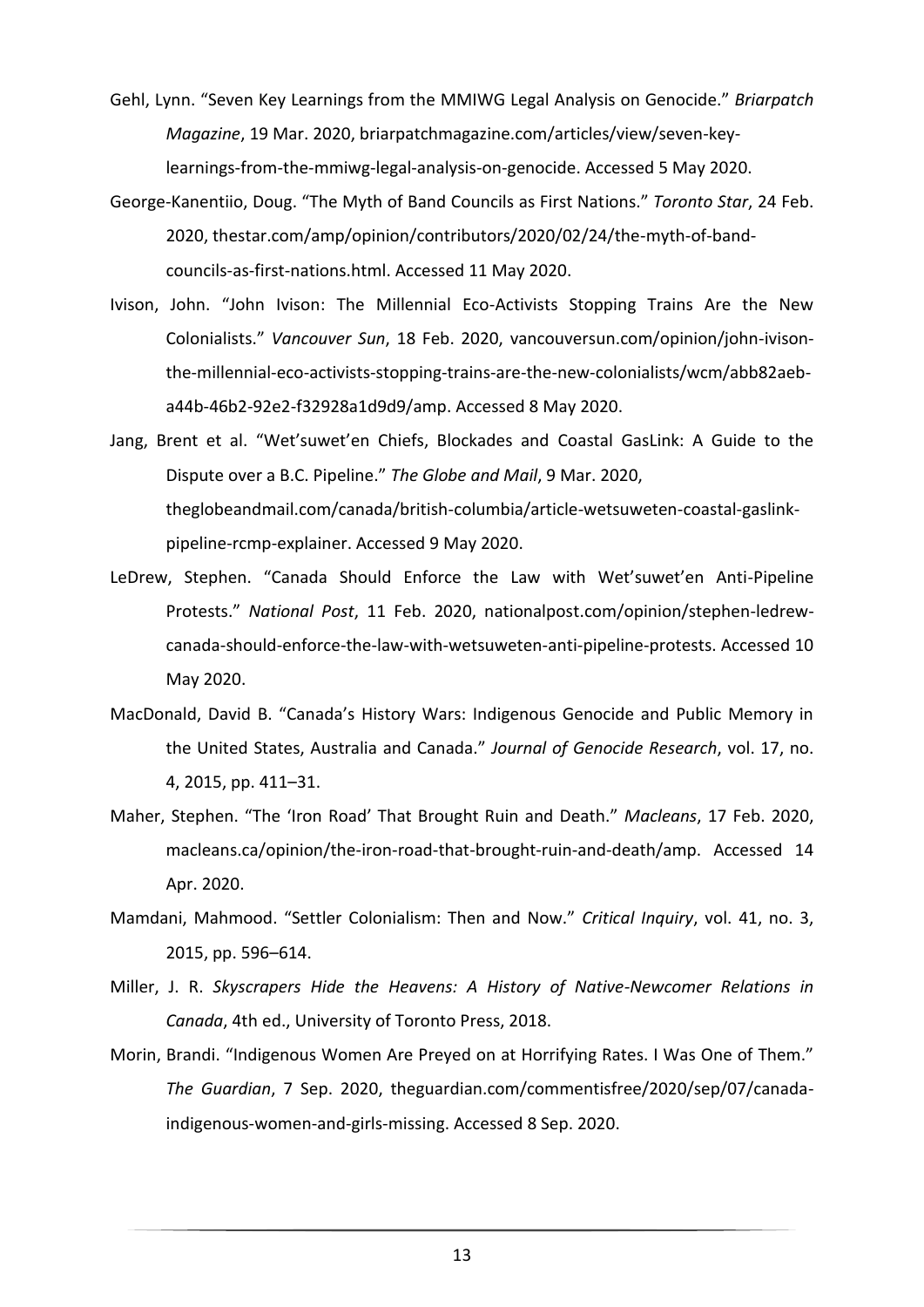- Raibmon, Paige. "Hiding Behind the Myth of One 'Rule of Law'." *The Tyee*, 7 May 2020, thetyee.ca/Opinion/2020/02/18/Hiding-Behind-One-Rule-Of-Law-Myth-Wetsuweten. Accessed 7 May 2020.
- Ridgen, Melissa. "What Effect Could Work Camps Have on Indigenous Women Once Construction on CGL Pipeline Starts in B.C?" *APTN News*, 10 May 2020, aptnnews.ca/2020/03/04/what-effect-could-work-camps-have-on-indigenouswomen-once-construction-on-cgl-pipeline-starts-in-b-c. Accessed 10 May 2020.
- Rifkin, Mark. "The Frontier as (Movable) Space of Exception." *Settler Colonial Studies*, vol. 4, no. 2, 2014, pp. 176–80.
- Rotz, Sarah, et al. "The Settler Playbook: Understanding Responses to #Shut-DownCanada in Historical Context." *Active History*, 18 Feb. 2020, activehistory.ca/2020/02/exposingthe-settler-playbook-responses-to-shutdowncanada-in-historical-context. Accessed 18 Feb. 2020.
- Ryan, Tess. "Calling Out the 'Promiscuous' Narrative of Indigenous Women." *NITV*, 7 Dec. 2017, sbs.com.au/nitv/article/2017/12/05/can-we-pay-homage-culture-withoutsexualisation-indigenous-women-1. Accessed 13 June 2020.
- Statistics Canada. "General Social Survey: Table 1 Perception of National Symbols as Very Important to the Canadian Identity, by Province." 1 Jan. 2013, www150.statcan.gc.ca/n1/pub/89-652-x/2015005/t/tbl01-eng.htm. Accessed 14 Oct. 2020.
- Steward, Gillian. "Is It Past Time to Rein in the Mounties?" *Toronto Star*, 15 June 2020, thestar.com/opinion/contributors/2020/06/15/is-it-past-time-to-rein-in-themounties.html. Accessed 16 June 2020.
- Tuck, Eve, and K. Wayne Yang. "Decolonization Is Not a Metaphor." *Decolonization: Indigeneity, Education, and Society*, vol. 1, no. 1, 2012, pp. 1–40.
- Turner, Jerome, and Erin Seatter. "Untangling the 'Rule of Law' in the Coastal Gas-Link Pipeline Standoff." *ricochet*, 5 Feb. 2020, ricochet.media/en/2904/untangling-therule-of-law-in-the-coastal-gaslink-pipeline-standoff. Accessed 12 Feb. 2020.

Veracini, Lorenzo. *Settler Colonialism: A Theoretical Overview*. Palgrave Macmillan, 2010.

---. *The Settler Colonial Present*. Palgrave Macmillan UK, 2015.

Vowel, Chelsea. *Indigenous Writes: A Guide to First Nations, Métis & Inuit Issues in Canada*. HighWater Press Portage & Main Press, 2016.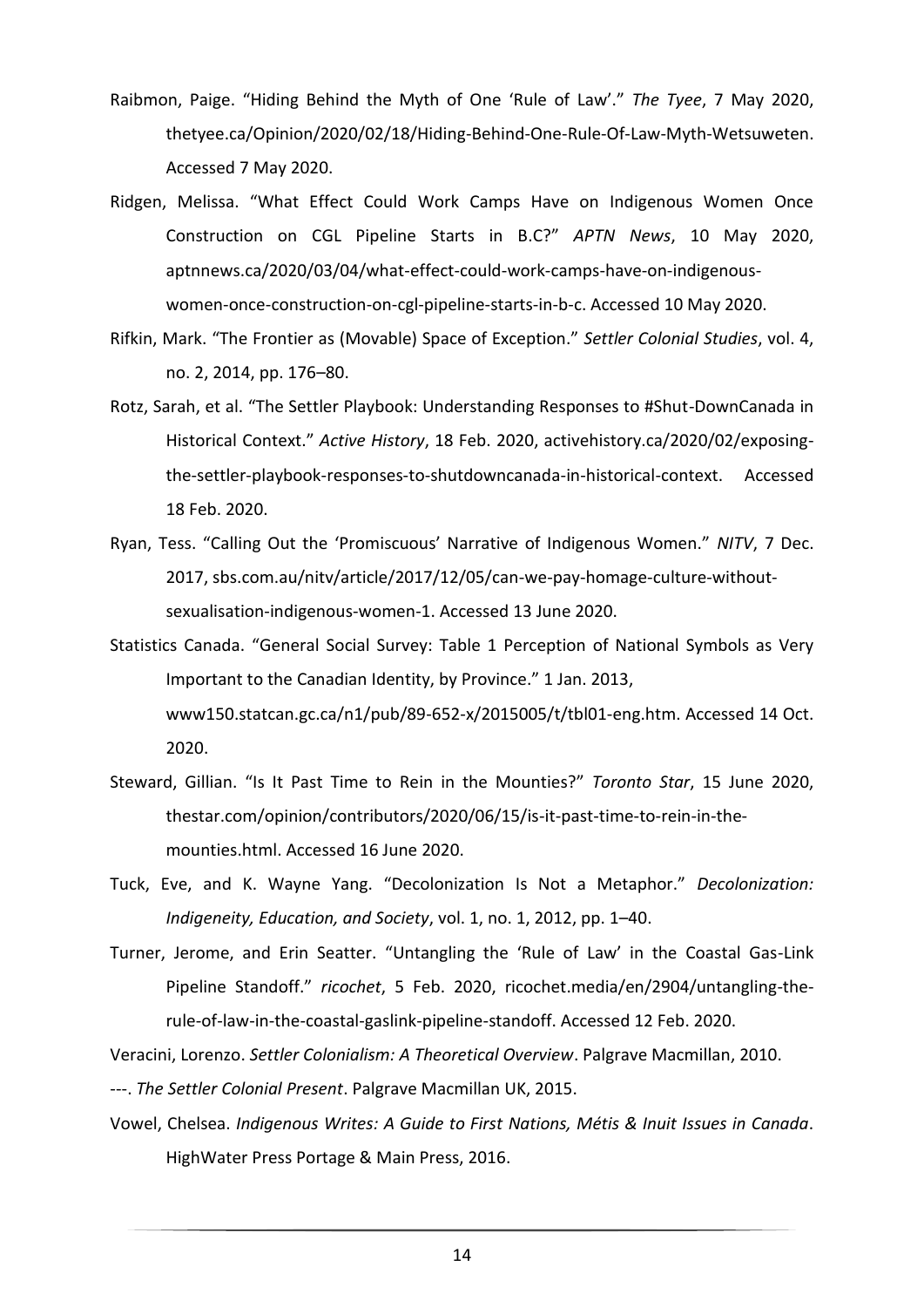- Wolfe, Patrick. *Settler Colonialism and the Transformation of Anthropology: The Politics and Poetics of an Ethnographic Event*. Cassell, 1999.
- ---. "Settler Colonialism and the Elimination of the Native." *Journal of Genocide Research*, vol. 8, no. 4, 2006, pp. 387–409.
- Woolford, Andrew, and Jeff Benvenuto. "Canada and Colonial Genocide." *Journal of Genocide Research*, vol. 17, no. 4, 2015, pp. 373–90.
- Wysote, Travis, and Erin Morton. "'The Depth of the Plough': White Settler Tautologies and Pioneer Lies." *Settler Colonial Studies*, vol. 9, no. 4, 2019, pp. 1-26.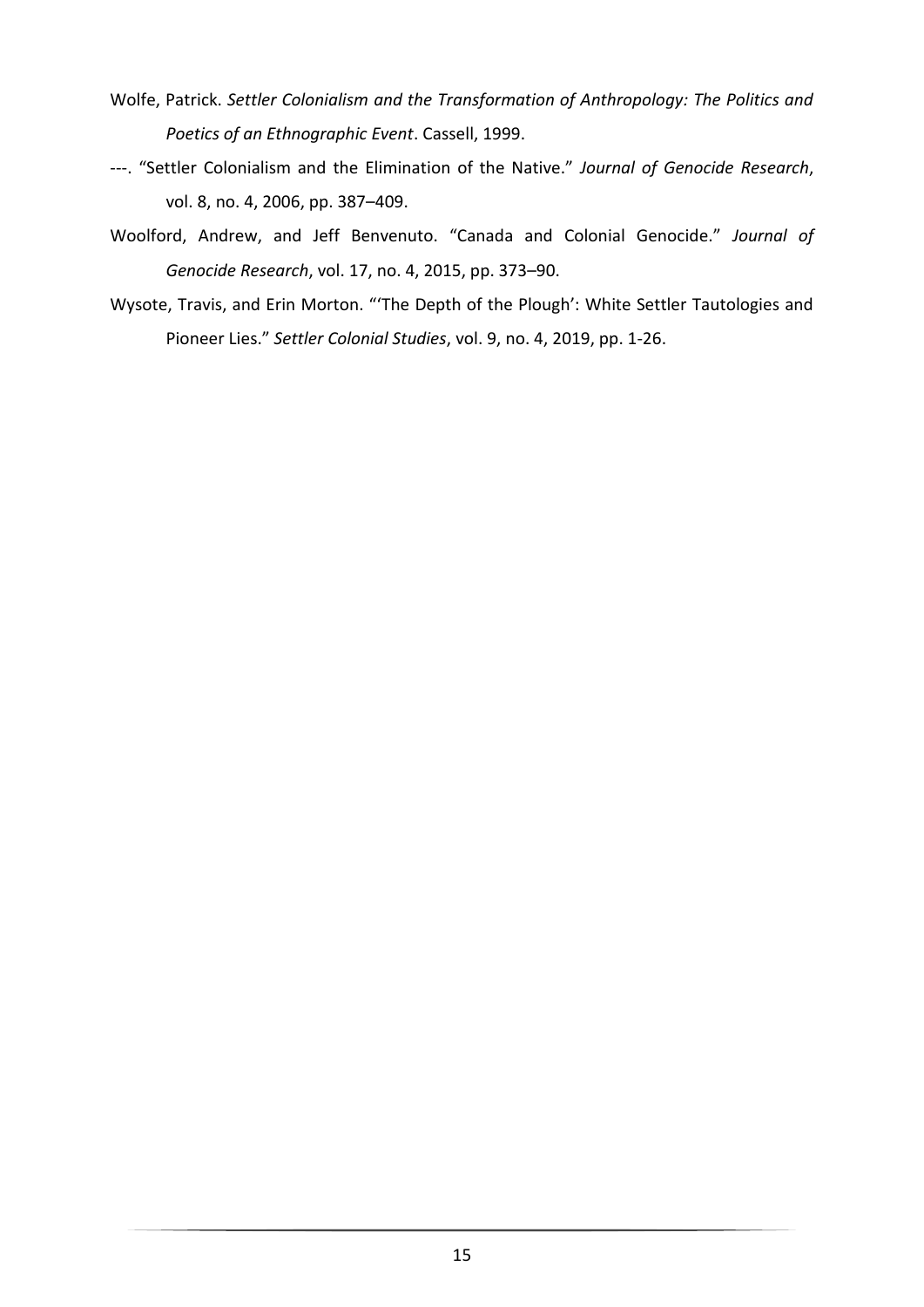## <span id="page-15-0"></span>**Indigiqueer Homemaking:** *Upcycling* **Domestic Processes and**  *Becomings* **in Queer Indigenous Literatures**

Elena Cortés Farrujia *University of Barcelona*

> I have not only been removed from my homelands, I have also been removed from my erotic self and continue a journey back to my first homeland: the body. "We were stolen from our bodies, we were stolen from our homes."

> > ― Qwo-Li Driskill, "Stolen from our bodies" 53

Writing is the place to feel all senses commingle and cohabit, bringing forth something new, giving birth to words, to beings that will inhabit story, that are story. This is what spirits bring - verdant sensuality, lush panoply, a garden.

― Beth Brant, "Writing Life" 118

Home, defined by Alison Blunt as an ambiguous space wherein both material and affective realities coexist, as a space in which "belonging and alienation, intimacy and violence, desire and fear" conflate, and identified by "everyday practices, lived experiences, social relations, memories and emotions" (506), is certainly one of the central axis present in the above quotations. Both authors set forth to strive for the retrieval and reinhabitation of different kinds of "homelands." Identifying these "homelands" of which they have been dispossessed as either physical/material homes, natural landscapes, geographical territories, and the body itself; or more "imaginative/mental" realms, such as traditions, memories, and stories; (Two-Spirit<sup>1</sup> and Queer) Indigenous<sup>2</sup> authors have foregrounded the importance of the undertaking to shape a homely place in writing that will survive over time.

<sup>&</sup>lt;sup>1</sup> In the 1990s, the term Two-Spirit was coined in the Third Annual Inter-tribal, Native American, First Nations, Gay and Lesbian American Conference to drop the outdated, pejorative Euro-American term: "berdache."

 $2$  The term "Indigenous" is used in this paper as a collective identifier for the Native peoples that expand across and beyond the United States, as its use conveys a transcultural integration of diverse and multiple native communities under the same umbrella term; however, I do not mean to generalize the range of individual communities and experiences under (neo)colonialism as the same.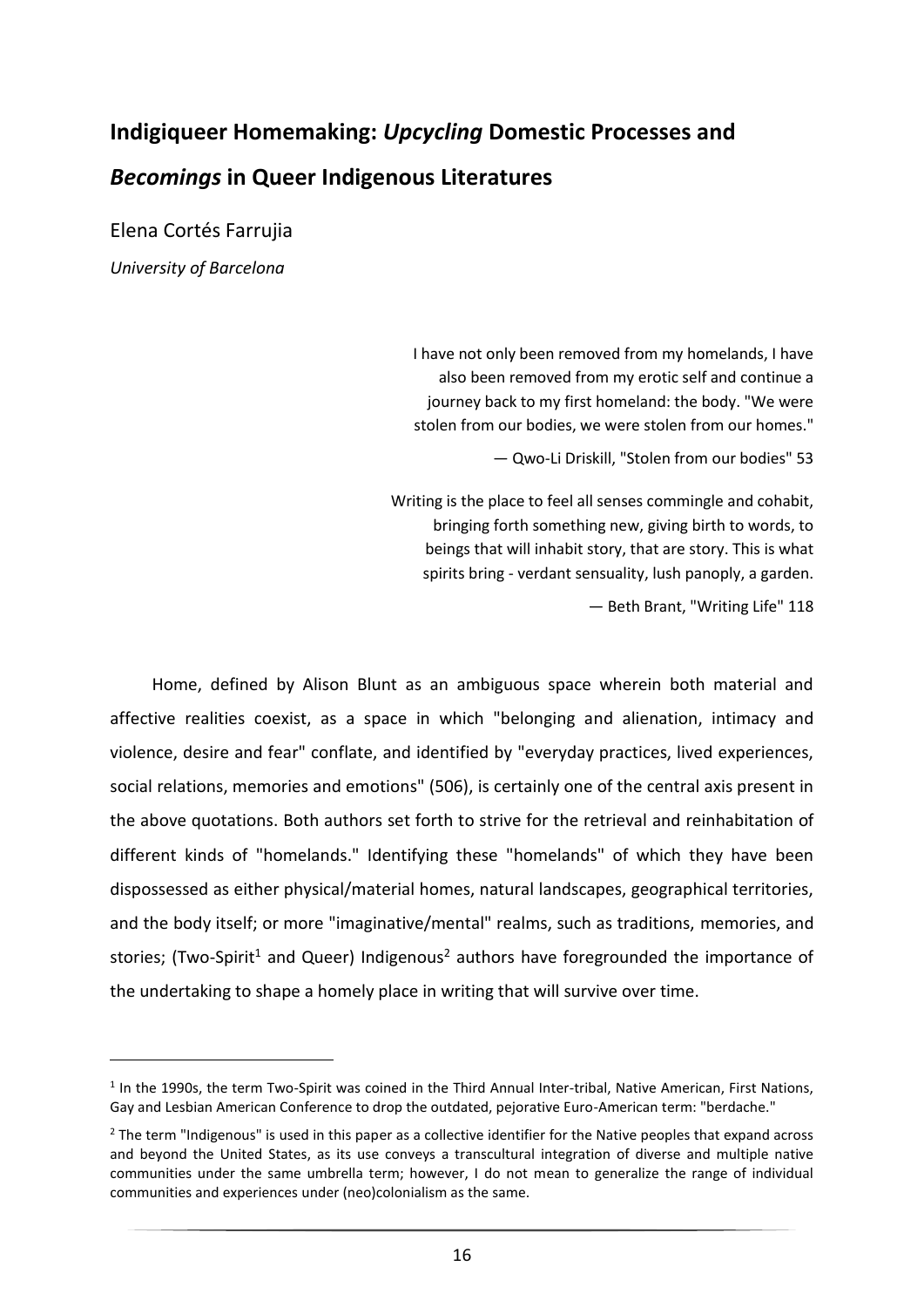It has become evident that Indigenous literatures, and namely Two-Spirit, Queer Indigenous literatures have  $-$  finally  $-$  started with a bang<sup>3</sup> to disrupt the white, cisheteropatriarchal, settler-colonial literary panorama that had consistently depicted them as unidimensional beings "trapped" outside modernity, as Mark Rifkin argues in *Beyond Settler Time* (2017). Rifkin clarifies how by establishing modernity as a specific "sort of temporal experience that appears intimately connected to the decimation of Native peoples" (8), the representation of Indigenous people – and hence everything connected to them – appears as "either having disappeared or [as] being remnants on the verge of vanishing" (5). In this same line, the displacement of Indigenous peoples from modernity may be connected with Zygmunt Bauman's *Wasted Lives* (2003), namely the sociologist's label of "wasted humans," as they have been pushed towards "redundancy" for the benefits of "economic progress" (5): "To be declared redundant means to have been disposed of because of being *disposable* . . . 'Redundancy' shares its semantic space with 'rejects', 'wastrels', 'garbage', 'refuse' – with *waste*" (12, original emphasis). Furthermore, as David Morley introduces in "Borders and Belongings" when discussing Cohen's analysis of the domestic metaphors that unveil the symbolic ways in which the Others - "'those who are held to belong within the public domains of the body politic' . . . have 'already broken and entered the gate . . . [and] invaded the privacy of the master bedroom' as well as having 'occupied and laid waste desirable residential areas'" (Morley 218, my emphasis). Hence, Queer and Two-Spirit Indigenous peoples are also re-signifying domestic spaces and its objects (Ahmed).<sup>4</sup>

This paper sets off with the idea that Two-Spirit, Queer Indigenous literatures are contesting this "redundancy" by staring back at the settler-colonial gaze towards what is considered "waste" and deploying it with new aesthetical values that escape modernity's precepts while at the same time promoting a conversation on the colonial, cisheteropatriarchal idea of home and how it is being decolonized from within. As Morley

<sup>&</sup>lt;sup>3</sup> (Queer) Indigenous literatures have always been undoubtedly around, since oral storytelling has persisted in spite of the constant acculturation processes which Indigenous peoples have been forced to undergo. However, it must also be mentioned that there has been an exponential growth in (mainstream) recognition over the past few years; for instance, Joshua Whitehead's *Jonny Appleseed* (2018) was awarded the 2021 Canada Reads' prize, and has since appeared as one of the best-sold novels in Canada, as well as Cherrie Dimaline's *The Marrow Thieves* (2017), and the works of Joy Harjo (after becoming the 23rd Poet Laureate of the U.S. – though her career has always been renowned).

<sup>4</sup> Understood in Sara Ahmed's terms, not only concerning the material object themselves, but also the signifiers connected to them, such as the "unspoken" rituals of gender, class differentiation, cultural backgrounds, and social strata, sexuality, etc. See Ahmed.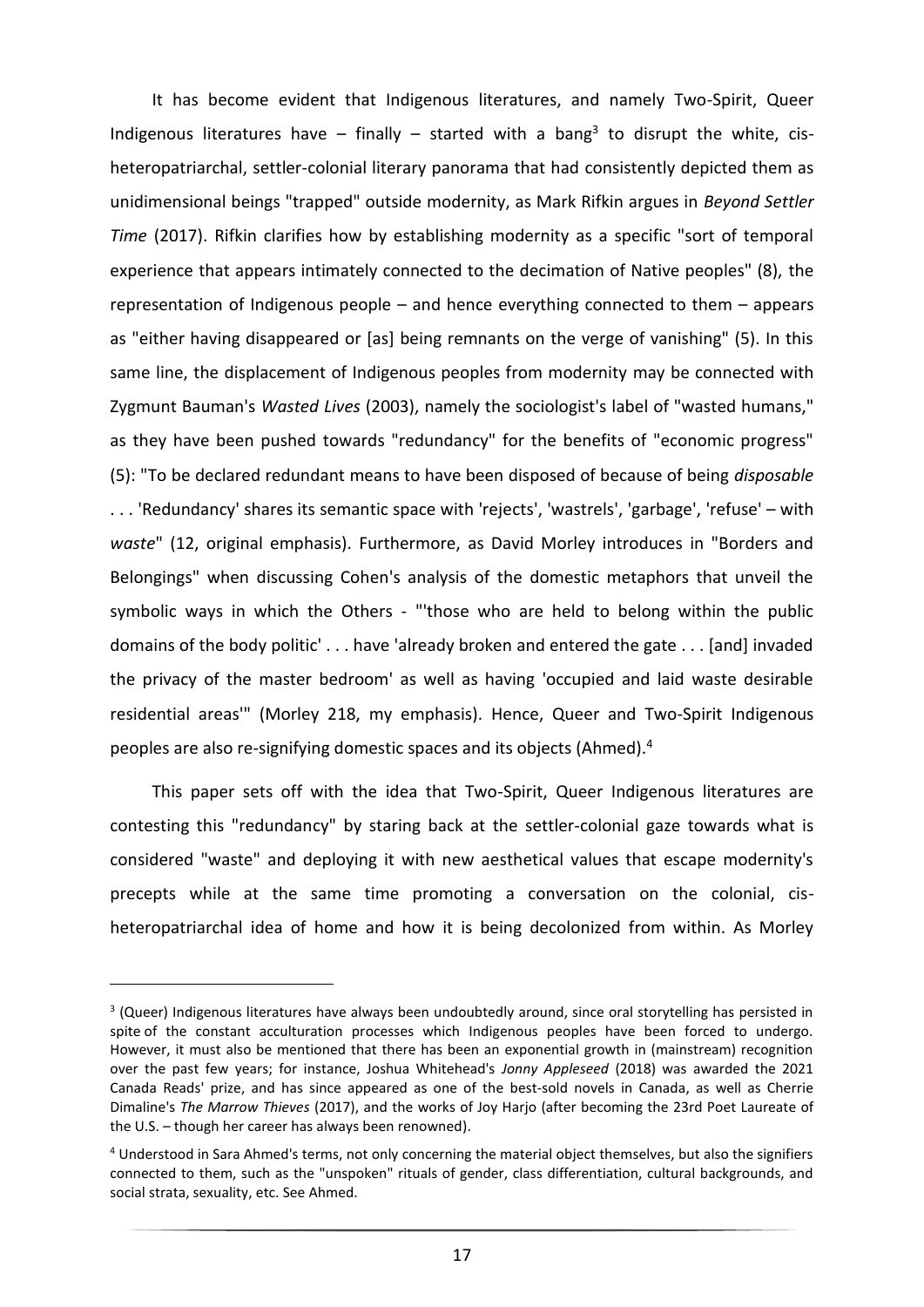demonstrates in "At Home with the Media" while commenting on Shunya Yoshimi's work on post-war Japan,<sup>5</sup> the "processes of modernization of the home and the nation [are] intertwined," as Yoshimi notes that there has been an explicit urgency to "'remov[e] all waste from home, taking away all ornaments [and] introducing more rationalization' as a way of promoting 'efficiency in the activity of the nation'" (qtd. in Morley 88).

In this context, Queer Indigenous writers, like Beth Brant herself or Chrystos, and Two-Spirit writers such as Qwo-Li Driskill or Joshua Whitehead – among others – have foregrounded the significance of Two-Spirit, Queer and Indigenous homemaking devices and practices in the midst of settler capitalism, aiming for *survivance*, proposed by Gerald Vizenor as an "active presence" (15);<sup>6</sup> and by displaying what Driskill has appointed as the Sovereign Erotic, that is: "[the] return to and/or continuance of the complex realities of gender and sexuality that are ever-present in both the human and more-than-human world, but erased and hidden by colonial cultures" (56). Thus, the home serves as the stage where different processes of identification occur, where non-human entities, spirits and stories intermingle and cohabit with the human inhabitants of the household, blurring the lines, borders and frontiers between home and nation, home and nature, and home and modernity.

The present paper is no more than a keyhole into what constitutes a multilayered, holistic approach to Queer Indigenous homes, given the fact that different factors come into play: such as Indigeneity, queerness, gender, and class – and all its intersecting ramifications and definitions. Furthermore, the following pages aim to unveil the underlying dynamics encountered in Indigenous literary homes, taking Beth Brant's *Writing as Witness* (1995) and Joshua Whitehead's *Jonny Appleseed* (2018)<sup>7</sup> as the keys to dwell in the different rooms, so as to approach the diverse strategies to deconstruct what has been considered to be waste,

<sup>5</sup> Morley later expands Yoshimi's concerns with modernity and the home to 1950s and 1960s America, emphasizing the role that television and electronic appliances had in the technological leap into "future modernity" and contemporary stages of capitalist consumerism (89-93).

<sup>6</sup> Gerald Vizenor's concept of "survivance" is further approached as resistance requiring not only physical activism but "imaginative and poetic transformation" as examined in Breinig.

 $^7$  This is still in the early stages of research. Other authors and texts will be added and included in the corpus to be analyzed. In the same way, what is here included is a very introductory journey into the complexities encountered in each of the rooms that constitute the project.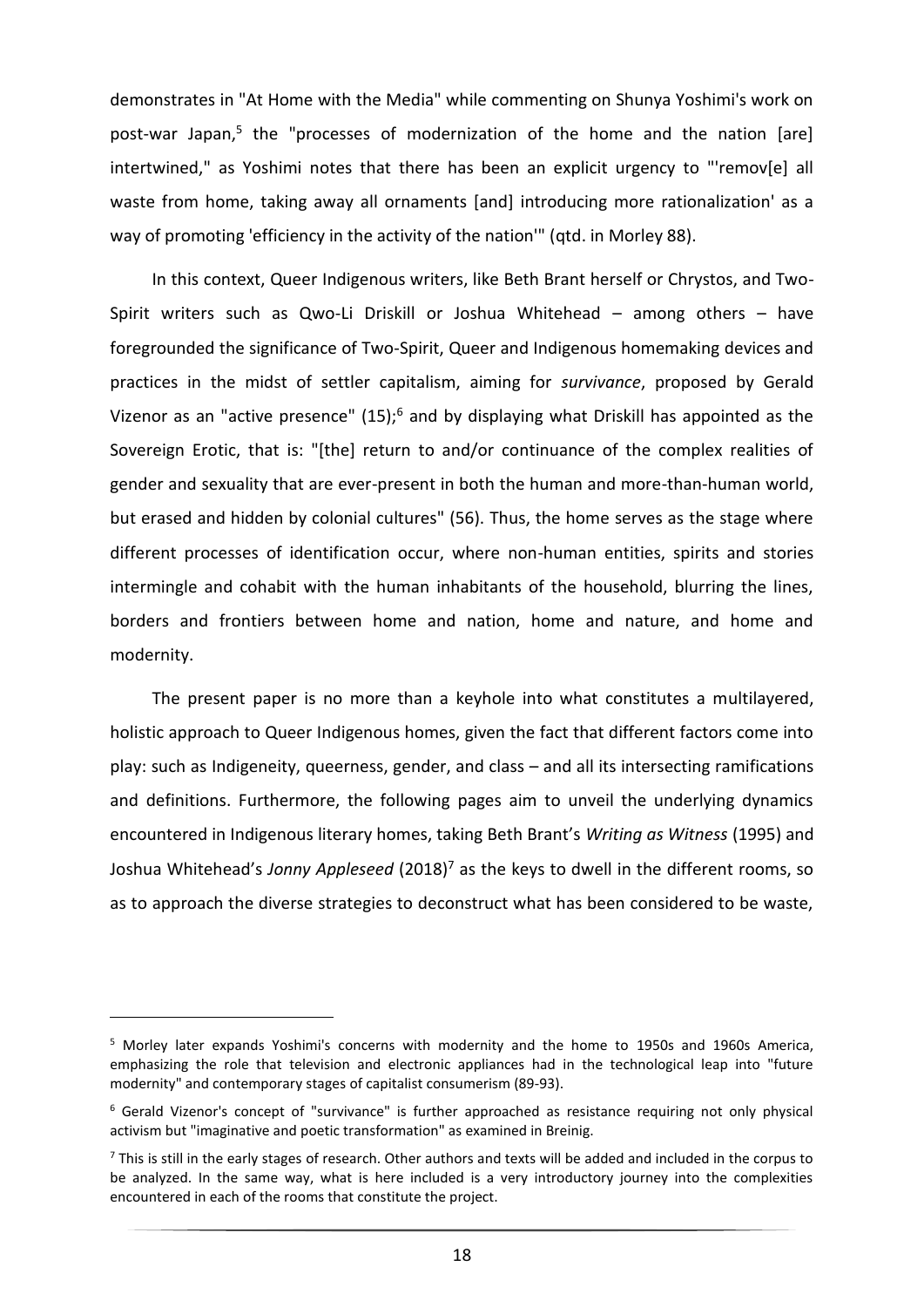as previously commented; or as this paper argues, to *upcycle<sup>8</sup>* the homing devices in question.

As a starter, *upcycling* the kitchen must begin by considering its primary purpose: cooking, which as an everyday task reacquires pivotal importance both to Indigenous cultures and to the authors themselves. For instance, Brant in her essay "Writing Life" describes how her writing career began and developed throughout the years, as well as the importance of her calling to narrate the stories of her kin and devise new possibilities and prospective futures in her creations while recounting the process of baking bread from scratch. The author, who has found herself stuck with her writing for a while, reconnects with herself at every level – physical, mental, with her relatives, with the spirits, with her sexuality – while mixing and kneading the dough: "I knead the dough and hum 'Ode to Joy.' I never planned on being a writer" (106); "Grandma taught me manners, how to make corn soup and fry bread, and the idea of what women are supposed to be  $-$  strong, fierce protectors of family and land" (111).

*Upcycling* the bedroom would entail considering both the waste produced by humans while having sexual intercourse, such as it occurs in Whitehead's *Jonny Appleseed*'s bedroom in the city where he has sex with his best friend Tias, his girlfriend and many strangers onscreen – because Jonny works as a cybersex worker: "I lay back in my bed and traced the imprint of Tias's body with my finger. It still smelled like him" (31). Furthermore, this rooting of same-sex relationships into the realm of heteronormativity, the bedroom, would also entail a re-evaluation of its orientations (Ahmed). Thus, the Two-Spirit inhabitants of Whitehead's novel and his peers explore an "erotic geography" that connects his identity to pre-colonial mappings, and situates Two-Spirit identities at the centre, erasing any Christian shame or guilt on Indigenous sexualities (Siepak).

Finally, *upcycling* the garden would consist of de-domesticating it, setting forth a relationship between home and nature that would not be based on possession of the land, on fences and planned landscaping, but rather on the symbiotic, free, *natural* relationships towards the land. For instance, Brant remarks that her idea of home, and her connection to the land follow her grandparents' teachings (110), whereas Whitehead's novel explores the

<sup>8</sup> *Upcycling*, also known as "creative reuse", is defined by Merriam-Webster as a process which transforms "a discarded object of lesser value," like by-products, waste materials, useless or unwanted products into new creations of greater/higher quality, such as artistic and environmental valuable objects.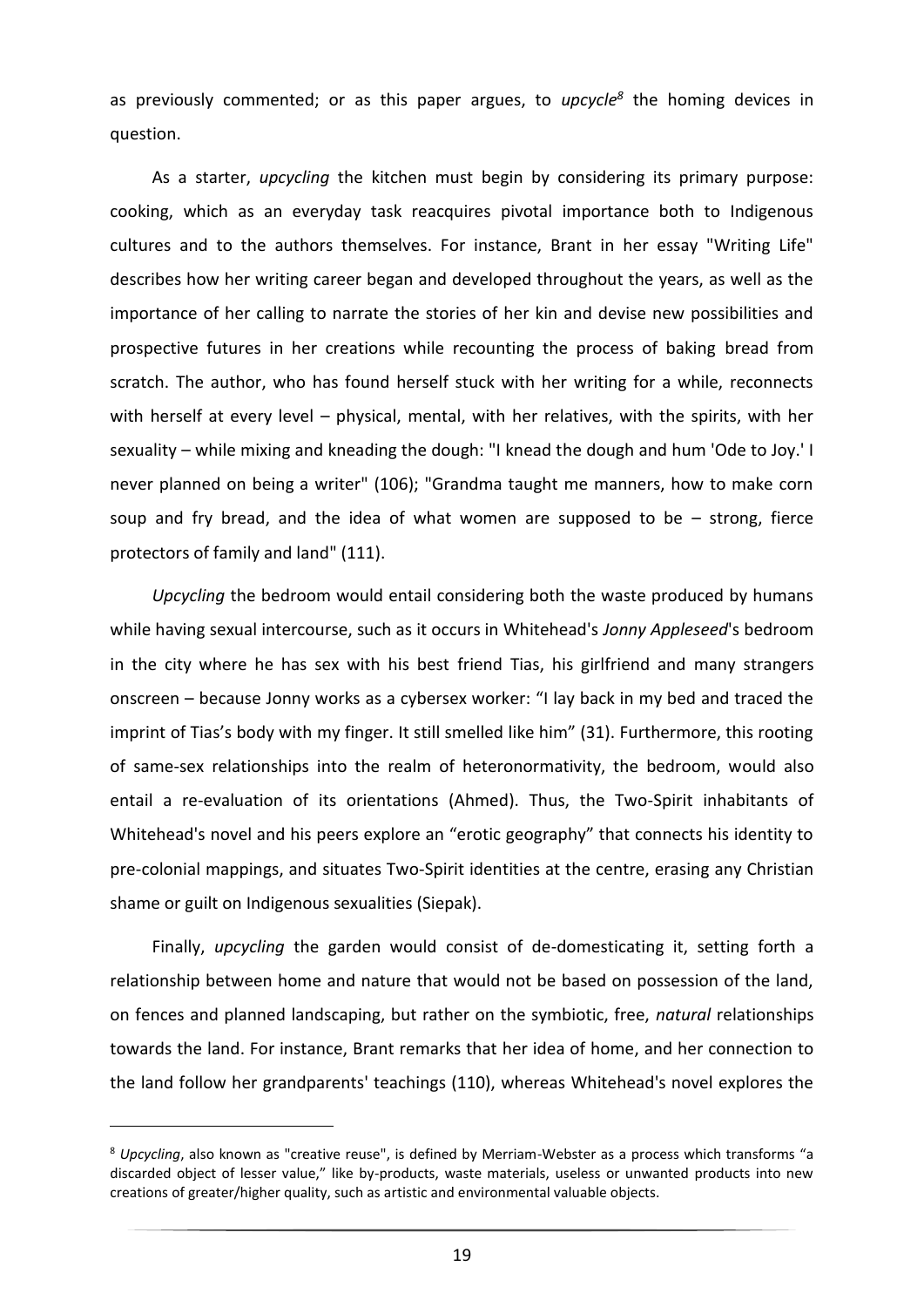connection of the NDN home to a flower - a dandelion, to be more specific. The dandelion, which has ended up being considered a pest that always survives in the harshest soils, enables Whitehead to revalue the 'waste' flower and its potential to decolonize the idea of home (Cortés Farrujia).<sup>9</sup>

To conclude, the present paper has attempted to introduce the ongoing work of initiating a conversation on, and of examining how Queer Indigenous authors are *upcycling* what White-settler epistemologies have attempted to erase and acculturate – "waste" that in a globalized, "modern" world is consumed by late capitalism and no longer deemed of value. The work of these authors is shifting at every level the white, heteronormative ideas of home as a "pure, clean and pristine" environment only inhabited by themselves, and disrupting the lines and the very foundations of history since it brings the ghosts and the memories of the past into the walls of a long considered "homeplace" (hooks).

#### **Works Cited**

Ahmed, Sara. *Queer Phenomenology: Orientations, Objects, Others*. Duke University Press, 2006.

Bauman, Zygmunt. *Wasted Lives: Modernity and Its Outcasts*. Blackwell Publishers, 2003.

- Blunt, Alison. "Cultural Geography: Cultural Geographies of Home." *Progress in Human Geography*, vol. 29, no. 4, 2005, pp. 505-515.
- Brant, Beth. *Writing as Witness: Essay and Talk*. Women's Press, 1995.
- Breinig, Helmbrecht. "Native Survivance in the Americas: Resistance and Remembrance in the Narratives by Asturias, Tapahonso, and Vizenor." *Survivance: Narratives of Native Presence*, edited by Gerald Vizenor, University of Nebraska Press, 2008, pp. 39-60.
- Cortés Farrujia, Elena. *'An NDN Home Is Like a Dandelion': Queer Indigenous Orientations in Joshua Whitehead's* Jonny Appleseed *(2018)*. 2021. University of Barcelona, master's thesis.
- Driskill, Qwo-Li. "Stolen from Our Bodies: First Nations Two-Spirits/Queers and the Journey to a Sovereign Erotic." *Studies in American Indian Literatures*, vol. 16, no. 2, 2004, pp. 50-64.

<sup>&</sup>lt;sup>9</sup> This was the core analysis of the master's thesis that I presented in 2021 about to be made available on the university's repository.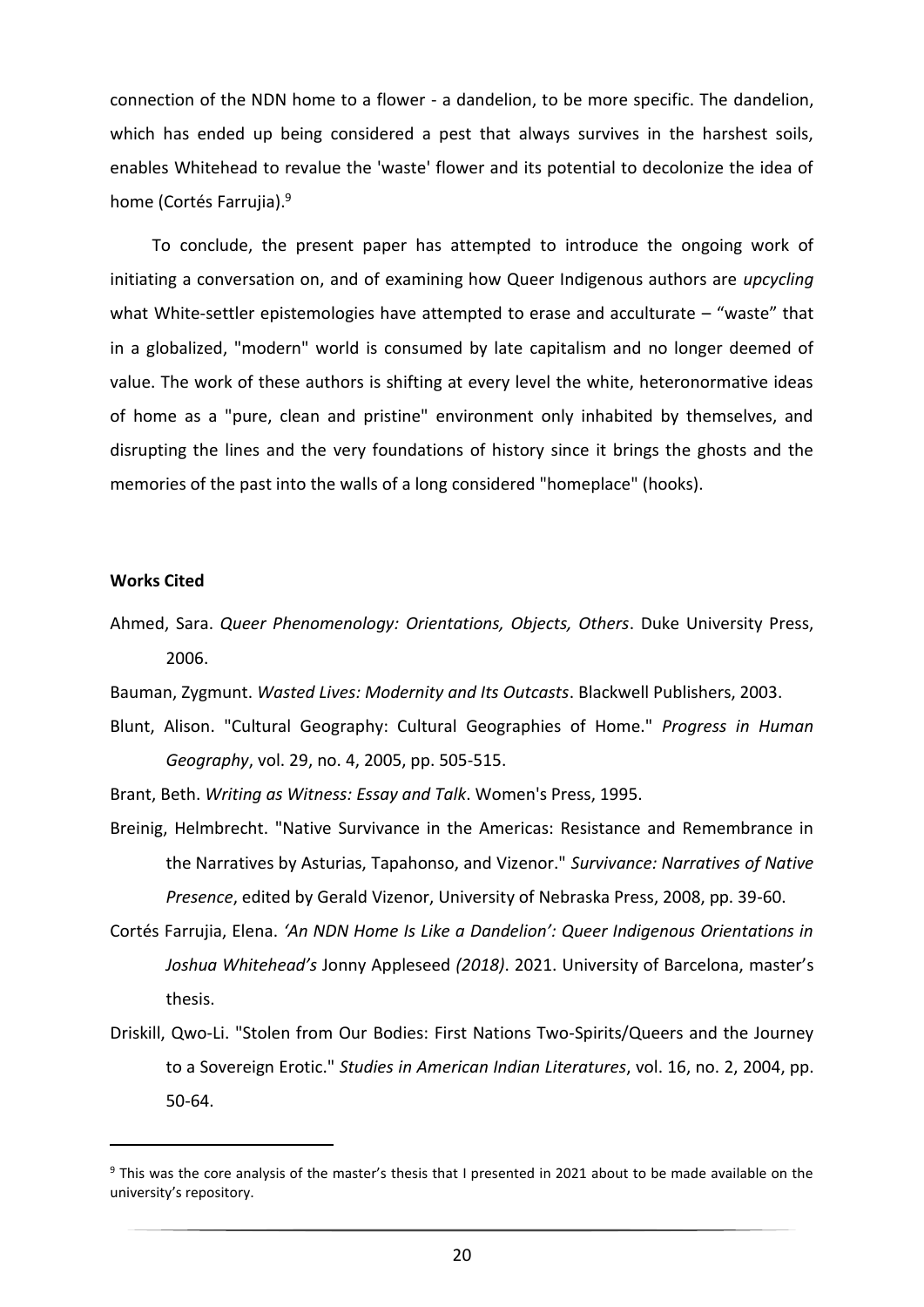hooks, bell. "Homeplace a Site of Resistance." *Yearning*. Routledge, 2014.

- Morley, David. "At Home with the Media." *Home Territories: Media, Mobility, and Identity*. Taylor & Francis Group, 2000, pp. 86-104.
- ---."Borders and Belongings." *Home Territories: Media, Mobility, and Identity*. Taylor & Francis Group, 2000, pp. 204-224.
- Rifkin, Mark. *Beyond Settler Time: Temporal Sovereignty and Indigenous Self-Determination*. Duke University Press, 2017.
- Siepak, Julia. "Two-Spirit Identities in Canada: Mapping Sovereign Erotic in Joshua Whitehead's *Jonny Appleseed*." *Studia Anglica Posnaniensia*, vol. 55, no. 2, 2020, pp. 495-515.
- "Upcycling." *Merriam-Webster*, merriam-webster.com/dictionary/upcycle. Accessed 25 January 2022.
- Vizenor, Gerald. *Survivance: Narratives of Native Presence*. University of Nebraska Press, 2008.

Whitehead, Joshua. *Jonny Appleseed*. Arsenal Pulp Press, 2018.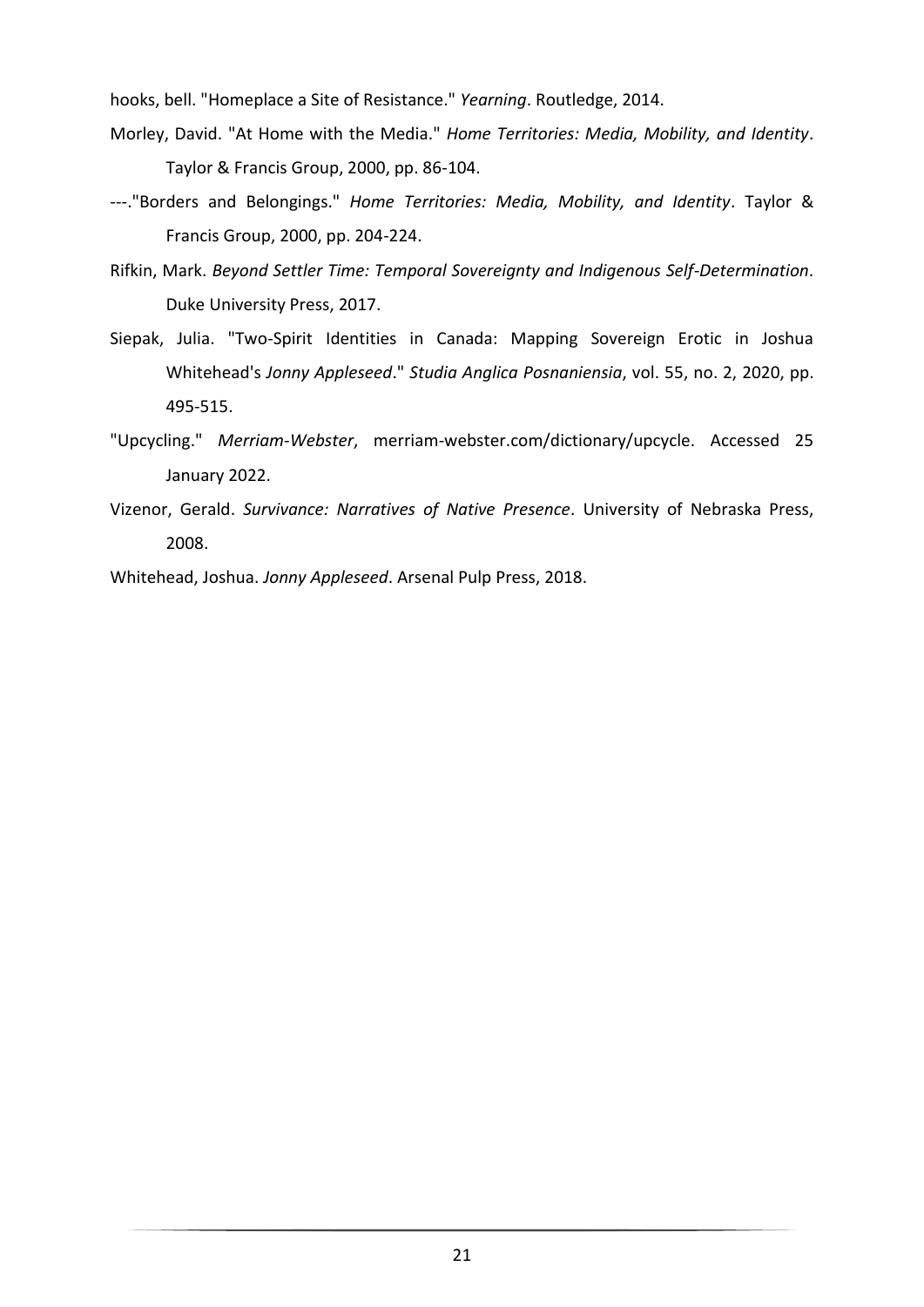## <span id="page-21-0"></span>**"They Were Not Human": Rethinking Binaries, Bioethics, and Ecorealities in Selected Works of Margaret Atwood and Larissa Lai**

Sababa Monjur

*Philipps University Marburg*

#### **Speculative Fiction and the Hope for a Better Future**

The ecological crisis is indeed a scientific problem but, apart from scientific solutions, it demands transformation in ideologies of exploitation as well. Speculative fiction as a genre plays a vital role in this regard as the blending of science with imaginary worlds allows for such issues to be explored in a more poignant and meaningful way. The unique thought experiments estrange the known world by shedding light on the dangers posed by the Anthropocene, a world that does not consider the ramifications of its own development on the ecosystem, or the consequences of an unethical use of biotechnology and genetic engineering that affects humans and sub/non-humans alike. Hence, employing an ecofeminist approach, my dissertation showcases how the biopolitical regimes normalize the gradual dehumanization of people, introduce trans-species commodification, and justify the exploitation of nature and 'natural' others. My close reading of Margaret Atwood's *The Handmaid's Tale* duology (1985-2019), *MaddAddam* trilogy (2003-2013) and *The Heart Goes Last* (2015), and Larissa Lai's *Salt Fish Girl* (2002) and *The Tiger Flu* (2018) suggests that these speculative fictions can function as the theoretical testing grounds for both worst- and bestcase scenarios. I am of the opinion that both Atwood and Lai initiate epistemological rethinking by problematizing human-centered thinking and challenging the Anthropocene discourse, on the one hand, and by relocating agency through critically interrogating the boundary-making practices, on the other. Calculating the plausible planetary drifts that might take place in the near future, these speculative fictions promote a revised and reconstructed practice of harmonious cohabitation with the planetary partners. Hence, I argue that the authors envision a political ecology with insightful strategies that centralize environmental ethics, resource management, and non-anthropocentric realities where all living beings – be it naturally occurring or genetically engineered ones – are protected within and beyond a North American context.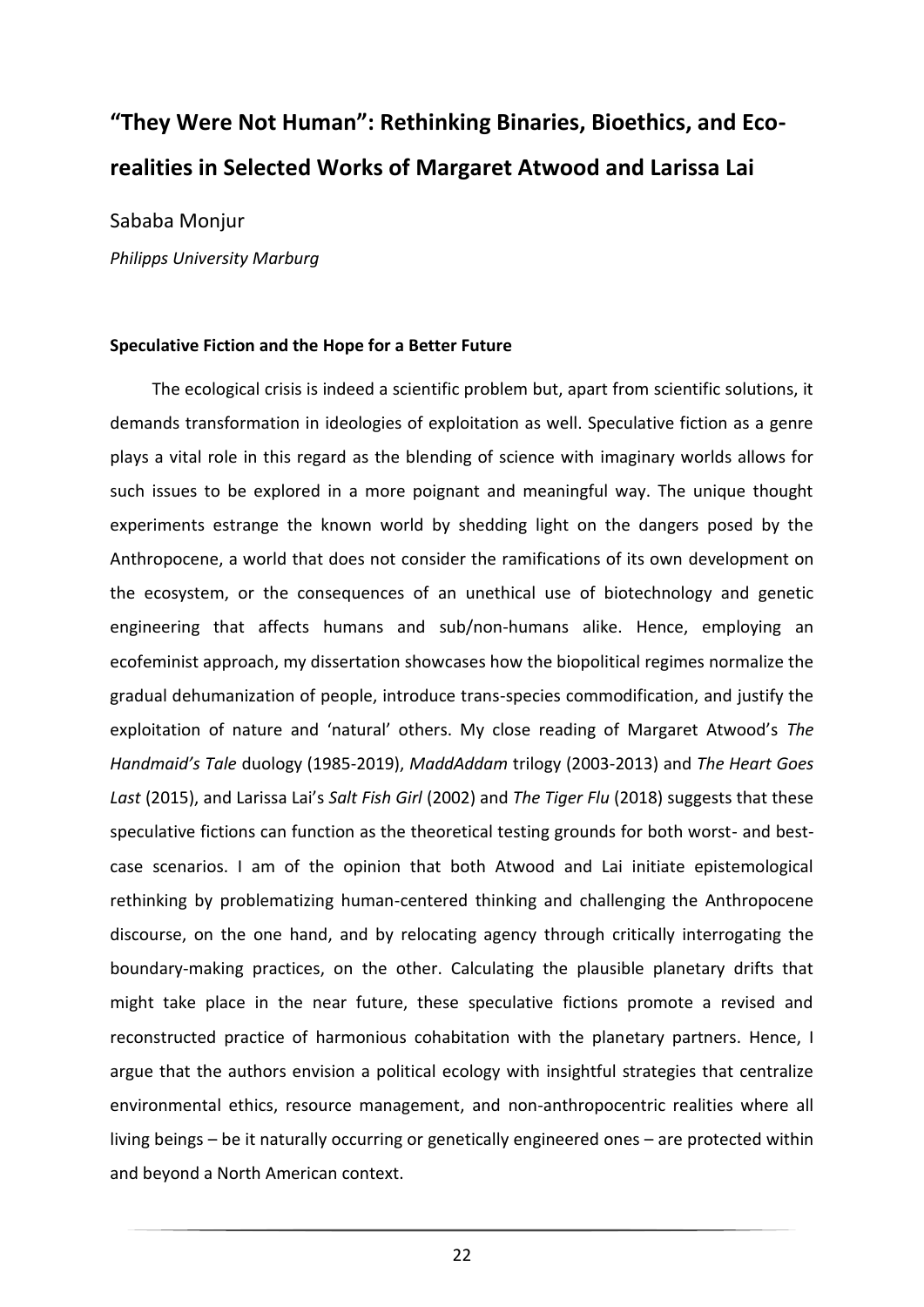#### **Objectives**

Broadly speaking, ecofeminism combines the core elements of feminist and environ-

mental movements, and challenges both. Reflecting upon the political and intellectual intersection of biopolitics and bioethics, ecofeminist theories, and speculative fiction, my dissertation intends to elaborately discuss a set of questions. First, how effectively the authors address all forms of domination while recognizing and embracing the interdependence and connection between human and non-human entities. Second, what the future looks like when the authors take current ecological reality seriously, and how taking environmental concerns and sub/non-human creatures into account may intersect with and expand ecofeminist theory and the ethics that it champions. Third, in an environmentally degraded techno-capitalist world, how the biopolitical regimes normalize unethical use of biotechnology and genetic engineering that categorize the citizens endlessly (thereby, ensuring the docility of the population for the sole purpose of corporate-profit). Lastly, how a close reading of the selected texts from an ecofeminist perspective may enhance a clearer understanding of the current ecological crisis and may inaugurate dialogues in order to move towards a sustainable future where all life forms would be protected regardless of their sub/non-human status.

#### **An Ecofeminist Approach: From Anthropocene to Chthulucene**

In a variety of ways, environmental discourse remains heavily gendered, and this gendering is further projected onto the earth, which is cast in the feminine spectrum and is subject to the exploitation by the masculine techno-capitalist society. Although the concept of ecofeminism has come to mean quite different things to different ecofeminists, Greta Gaard states that "ecofeminist theory has developed its analyses from initial insights linking various objects of oppression to an analysis of the structure and functioning of oppression itself," and adds that "there is not merely a linear progression but more specifically a dialectical relationship between these two analytical approaches" because this "process of recognizing the various objects of oppression, the systems of oppression, and the way those systems are interlinked is a process that describes the history and development of most feminisms and ecofeminisms" (127). On a similar note, Karen Warren acknowledges that ecofeminism is based on the following claims: (i) connections between the oppression of women and the oppression of nature; (ii) understanding the nature of these connections is necessary to any adequate understanding of the oppression of women and the oppression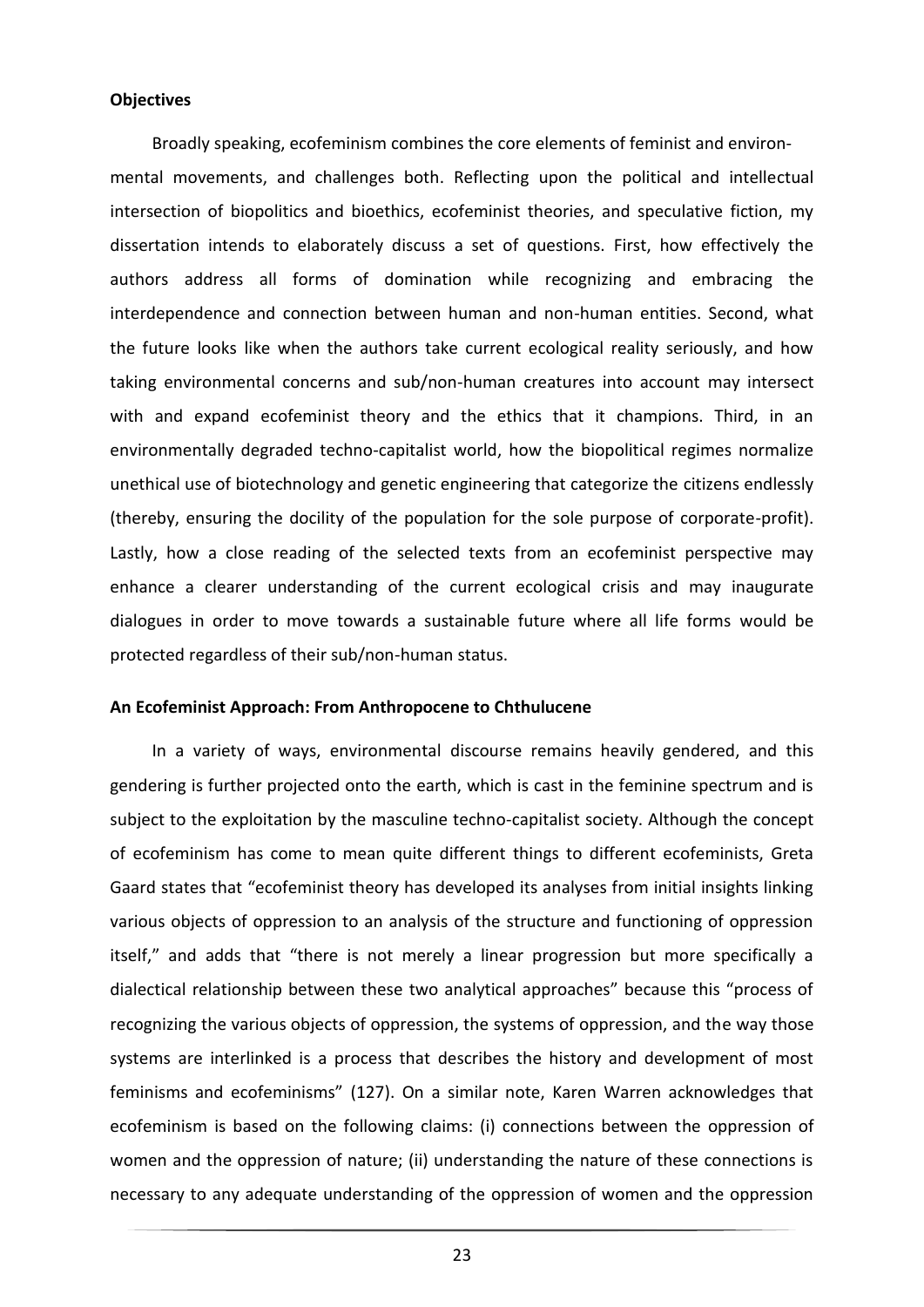of nature; (iii) feminist theory and practice must include an ecological perspective; and (iv) solutions to ecological problems must include a feminist perspective (4-5). Noting the deterioration of the global ecological crisis, Val Plumwood explicates that despite being technologically well-equipped and having the necessary means "to accomplish the changes needed to live sustainably on and with the earth," policymakers are not taking effective measures. This indicates that the "problem is not primarily about more knowledge and technology; it is about developing an environmental culture that values and fully acknowledges the non-human sphere and our dependency on it and is able to make good decisions about how we live and impact on the non-human world" (3). Since the humancentred thinking fails to ensure a sustainable future, Donna Haraway proposes a new name that allows for a rethinking of the (im)possibilities facing the Anthropocene: the 'Chthulucene,' where humans must build kinship with the sub/non-human. Drawing on these theories, I argue that reading the selected works from an ecofeminist perspective may challenge exclusionary thinking, and offer a new way of seeing the interwoven, nonhierarchical, symbiotic mode of harmonious cohabitation of the human and the sub/nonhuman others.

#### **(Un)Ethical Use of Biotechnology and Genetic Engineering in Biopolitical Regimes**

Biopower is the process of regulation, and, as Michel Foucault contends, it is "an explosion of numerous and diverse techniques for achieving the subjugations of bodies and the control of populations" (140). Hence, biopower can be apprehended as a social field of power where the government intervenes with the vital aspects of human life (ranging from health to sexuality to death) and the production of discourses, such as 'truth' and 'reality' to manipulate and control an entire population. In the futuristic worlds of Atwood and Lai, the corporate-controlled nation-states not only invent various modes of surveillance and mechanisms of incarceration to create a docile population, but also use biotechnology, neurosurgery, and genetic engineering unethically for the sole purpose of profit-making. Thus, merging the insights of Foucauldian political theories with Francis Fukuyama's work on bioethics provides a useful framework to examine the negotiation of ethics and identities within the biopolitical regimes.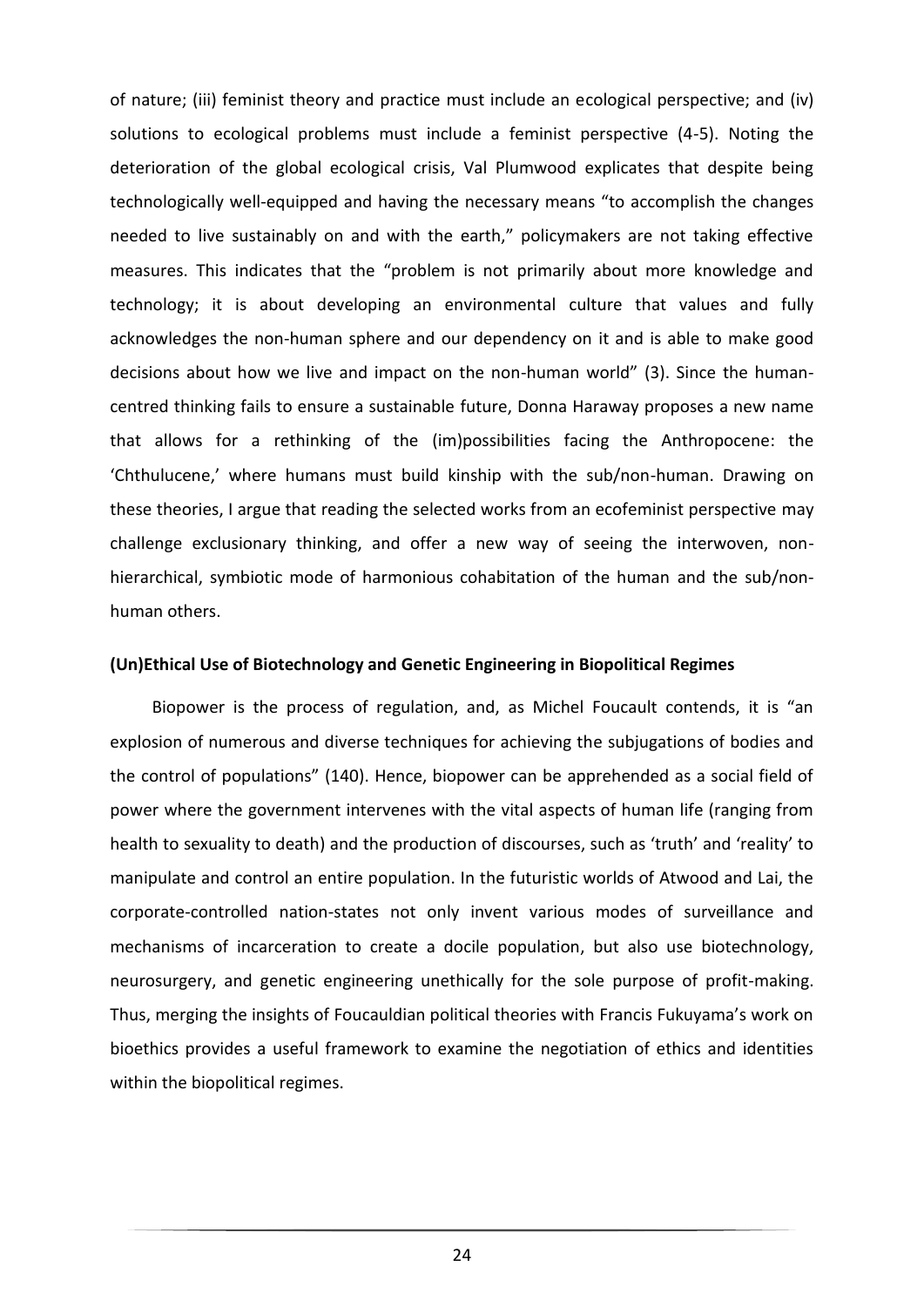## **Subversive Bodies and Unruly Desires: Reclaiming Identity and Agency in Larissa Lai's** *Salt Fish Girl***, and Margaret Atwood's** *The Heart Goes Last* **and** *The Handmaid's Tale*

When nation-states start protecting corporate interests at the expense of citizens, and normalize privatization and commodification of public bodies to ensure their docility, freedom becomes nothing but an empty word. Pivoting around the dichotomy of freedom/imprisonment, the corresponding chapter of my dissertation will explore the portrayal of docile bodies in Lai's *Salt Fish Girl*, and Atwood's *The Heart Goes Last* and *The Handmaid's Tale*. Within the gated communities of the novels, public and private spaces are controlled and constantly monitored by authorities, biomaterials and body parts are traded, illegal cloning of humans is normalized, ritualistic rape and forced motherhood is justified, and authorities can unilaterally decide who lives and who dies. Hence, employing a Foucauldian approach, I will discuss the biopolitical practices of entrenched exclusion, systemic violence of incarceration, dehumanization, and mass-killing of those who are dubbed by Rita Wong as 'extra-legal' – people who are either unregistered and undocumented (as they are clones, thereby, denied 'human' status) or structurally downtrodden (as they are labeled as either criminals or marginalized). This chapter of my dissertation will encounter the disobedience of subversive and queer desire of the exploited women. I will enunciate how Evie as a human clone in *Salt Fish Girl*, Jocelyn as the cofounder of the Positron Prison in *The Heart Goes Last*, and Aunt Lydia as the trainer of the handmaids in *The Handmaid's Tale* use their 'insider' status to move between center and margin, and to orchestrate the downfall of violent biopolitical regimes by exposing the fragility of the system. The chapter will further question whether, as counterparts to Evie, Jocelyn, and Aunt Lydia, the protagonists of the three novels – Miranda, Charmaine, and Offred, respectively – can truly reclaim their freedom from their exploiters, and if so, how far they are allowed to go from the contaminated nation-states.

## **The (Im)Possible Inhabitability of the Planet: Exploring Eco-realities in Larissa Lai's** *The Tiger Flu* **and Margaret Atwood's** *The Year of the Flood*

In our empirical reality, the environment and the ecosystem are being destroyed, and scientific evidence regarding this ongoing crisis is either being discounted or ignored by policymakers. Even though world states are not entirely run by the corporations, contemporary tech-giants are nevertheless only interested in profit-making, thereby taking the rich/poor divide to an obscene level. Threatened by the anthropogenic crisis,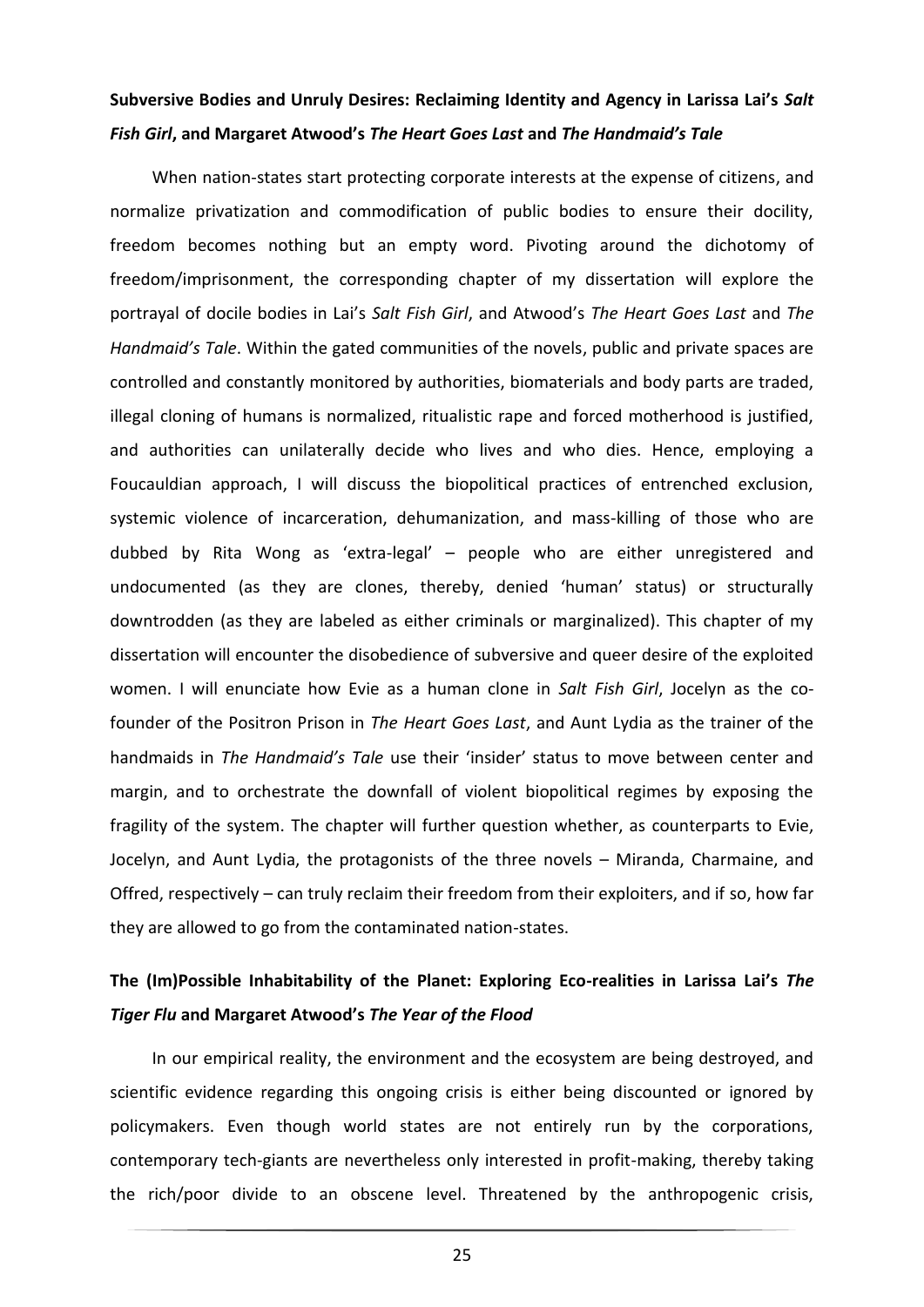marginalized persons tend to question what it means to be human in a world where identities are not fixed, bodily autonomy and agency are non-existent, and the future seems far from familiar. In response to calculated risks and plausible biotechnological advancement, the two novels challenge the Anthropocene discourse and foreground ways of recovering in critical times by taking sub/non-human agency into consideration. This chapter of my dissertation will demonstrate how Atwood and Lai have borrowed from our contemporary ecological crisis in *The Year of the Flood* and *The Tiger Flu*, respectively. I wish to examine the uncharted, pandemic-ridden futures in the context of what Haraway has dubbed the 'Chthulucene.' Reading through an ecofeminist lens, this chapter will scrutinize how the interweaving notions of race, gender and ecology call for attention to the building of a better world where the collective good should be the utmost priority. In addition, this chapter will critically analyze how the Grist sisterhood of cloned women in *The Tiger Flu* and the religious sect called God's Gardeners in *The Year of the Flood* reframe faith-based ideologies, embrace revelatory knowledge forms, and work towards building a more inclusive future by living harmoniously with the sub/non-human.

## **The Child of the Future: Redefining 'Paradice' in Margaret Atwood's** *Oryx and Crake***,**  *MaddAddam* **and** *The Testaments*

As a symbol of shared experience and a locus of inscribed meaning, motherhood has been portrayed by Margaret Atwood in varied shades: either as a source of fascination or disgust, of manipulation or liberation, of abuse or reclamation. As Ortner puts it, the male "creates relatively lasting, eternal, transcendent objects, while the woman creates only perishables – human beings" (75). With the emergence of biotechnology and genetic engineering, the concept of motherhood and reproduction dramatically changes. Moreover, the new children of futuristic SF worlds not only transgress the human/non-human binaries but also reconfigure the wider spectrum of kinship as complex assemblages and entanglements. This chapter will be invested in analyzing the insubordination of the more/less-than-human children of the future who seek to disrupt and/or transcend heteronormative and anthropocentric hierarchy, and to create kinship in unexpected ways. Borrowing the words of Haraway, I will argue that "the symbiont children developed a complex subjectivity composed of loneliness, intense sociality, intimacy with nonhuman others, specialness, lack of choice, fullness of meaning, and sureness of future purpose" (149). On the one hand, as 'symbiont children,' the genetically engineered Craker children in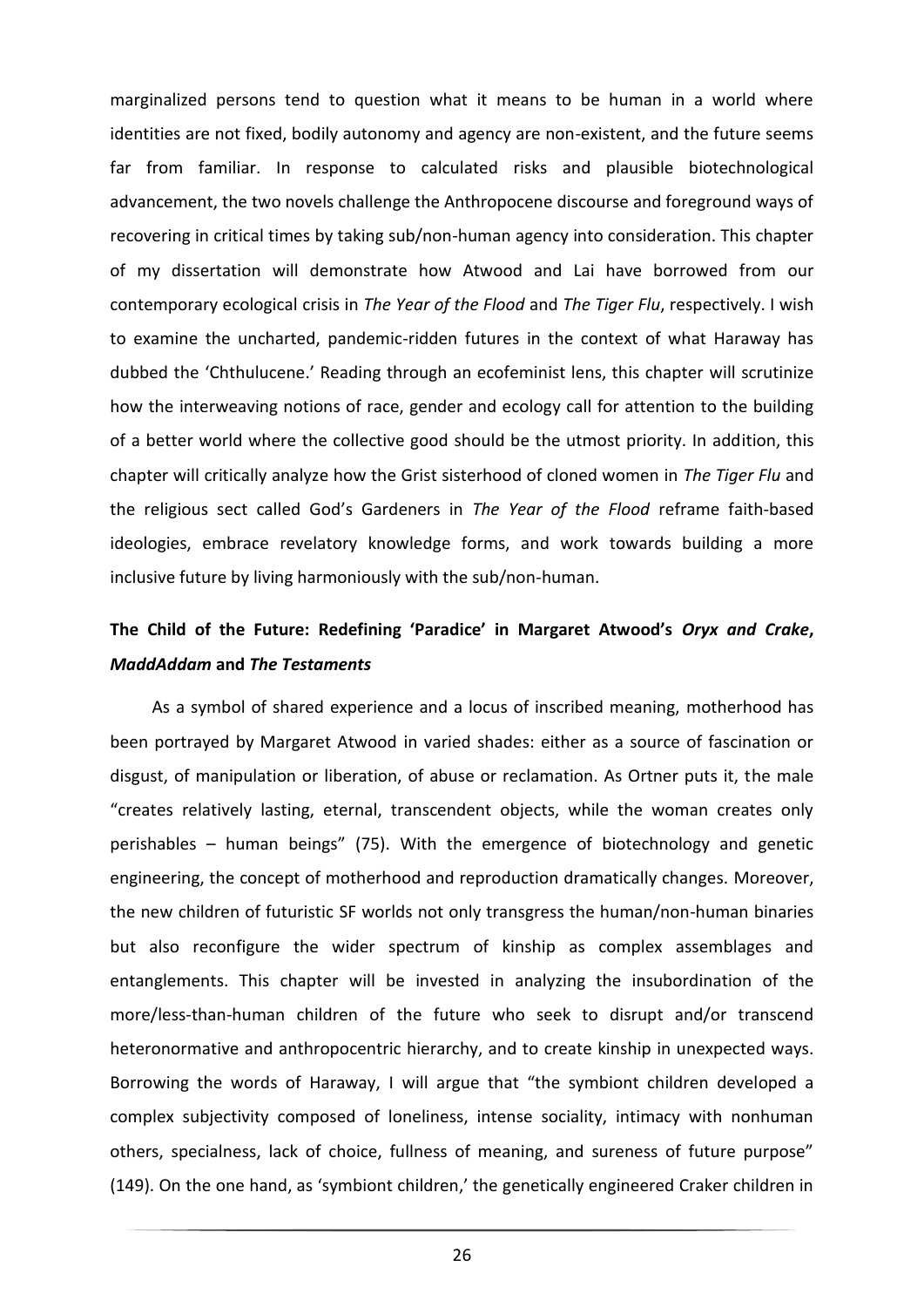*Oryx and Crake*, and the human-Craker babies in *MaddAddam* defy the human/non-human binaries and challenge the human-centred hierarchy. On the other, Baby Nicole from *The Testaments* is synonymous with freedom, and destabilizes the phallocentric hierarchy. Either way, these children of the future can re-establish the lost paradise for the human and the more/less-than-human.

#### **Conclusion**

I expect that my ongoing transdisciplinary dissertation, in offering a primer on the unethical use of biotechnology and genetic engineering, and an intersection of environmental justice and literature, would be helpful for a diverse group of scholars. Both Atwood and Lai use the genre of speculative fiction to challenge the Anthropocene while enabling the theorization of an expanded notion of ecofeminism that accommodates and embraces the other-than-human entities and transforms the existing exclusionary practices into a more inclusive ideology. This dissertation is socio-politically relevant in how it addresses the urgent ecological crisis, and academically relevant in how it takes advantage of contemporary SF research trends in order to initiate useful dialogues that are capable of bringing change in the treatment of the sub/non-human creatures.

#### **Works Cited**

- Foucault, Michel. *The History of Sexuality, Volume 1: An Introduction*. 1976. Translated by Robert Hurley, Pantheon Books, 1978.
- Gaard, Greta. "Vegetarian Ecofeminism: A Review Essay." *Frontiers: A Journal of Women Studies*, vol. 23, no. 3, 2002. pp. 117-146.

Haraway, Donna. *Staying with the Trouble*. Duke University Press, 2016.

Ortner, Sherry B. "Is Female to Male as Nature Is to Culture?" *Woman, Culture, and Society*, edited by Michelle Zimbalist Rosaldo and Louise Lamphere, Stanford University Press, 1974, pp. 67-87.

Plumwood, Val. *Environmental Culture: The Ecological Crisis of Reason*. Routledge, 2002.

Warren, Karen. "Feminism and Ecology: Making Connections." *Environmental Ethics*, vol. 9, no. 1, 1987. pp. 3-20.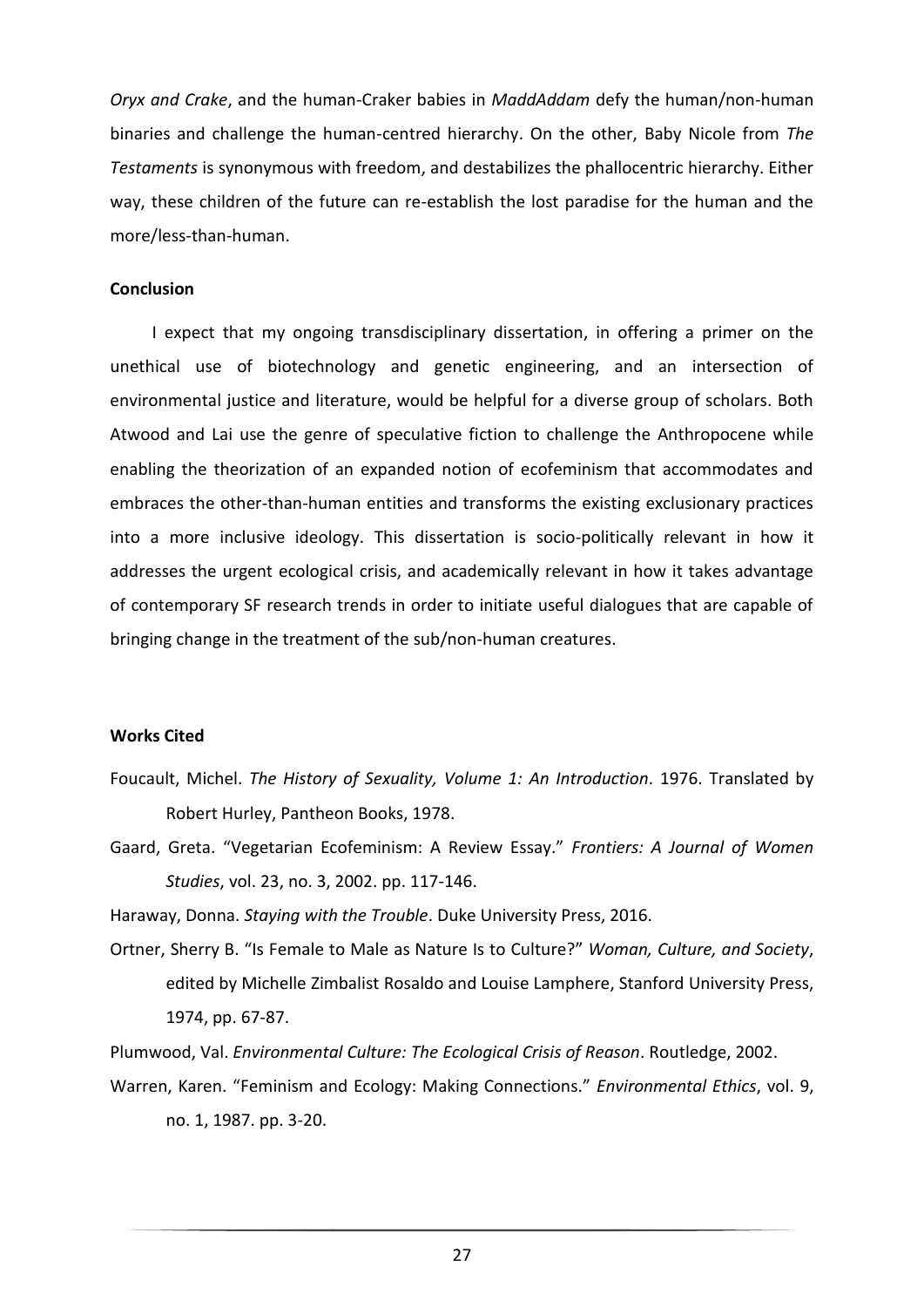## <span id="page-27-0"></span>**Revisiting the Environmental Imagination: Planetary Poetics in Contemporary Canadian Poetry**

Florian Wagner

*Friedrich Schiller University Jena*

The last few years have seen the emergence of the planetary as a critical-theoretical category in the humanities and the social sciences, which functions as an umbrella term to summarize various propositions for rethinking and reconceiving how the human and the non-human interact in relation to the larger entity of the planet. Amy J. Elias and Christian Moraru have termed this recent shift the planetary turn in their essay collection *The Planetary Turn: Relationality and Geoaesthetics in the Twenty-First Century* (2015), in which they identify a lack of critical paradigms with which to adequately respond to the conditions of living in the 21st century. Consequently, Elias and Moraru theorize a transition from the 'human condition' to the 'planetary condition' and try to stake out a claim for the potential of the planetary as a "way of being and a way of measuring time, space, and culture in the human sciences and on the planet at large" (vii). They conceive of the planetary as a way to "recalibrate our critical instruments and aesthetic-critical vocabularies" and the planetary turn as a "decisive reorientation toward the unfolding present and its cultural paradigm" (viii) that is the planetary. Drawing on recent scholarship on the planetary and planetary thinking, my dissertation looks at the role of the poetic imagination in 'recalibrating our critical instruments' and in creating such alternative vocabularies by theorizing a *planetary poetics*, which I understand as an ethico-aesthetic mode of response to the demands of the planetary condition. In this short contribution, I aim to outline some of the core tenets of the planetary condition and planetary thinking before in a last step briefly alluding to the poetry collections I analyze in my project.

Any discussion on the planetary necessarily has to begin with the postcolonial and feminist scholar Gayatri Spivak's concept of *planetarity*, which she originally proposed at the first *Mary Levin Goldschmidt-Bollag Memorial Lecture* on refugee policy and the politics of global migration by the Swiss Stiftung Dialogik in 1997. In her lecture entitled "Imperative to Re-Imagine the Planet," Spivak initially suggested planetarity as a way of re-imagining and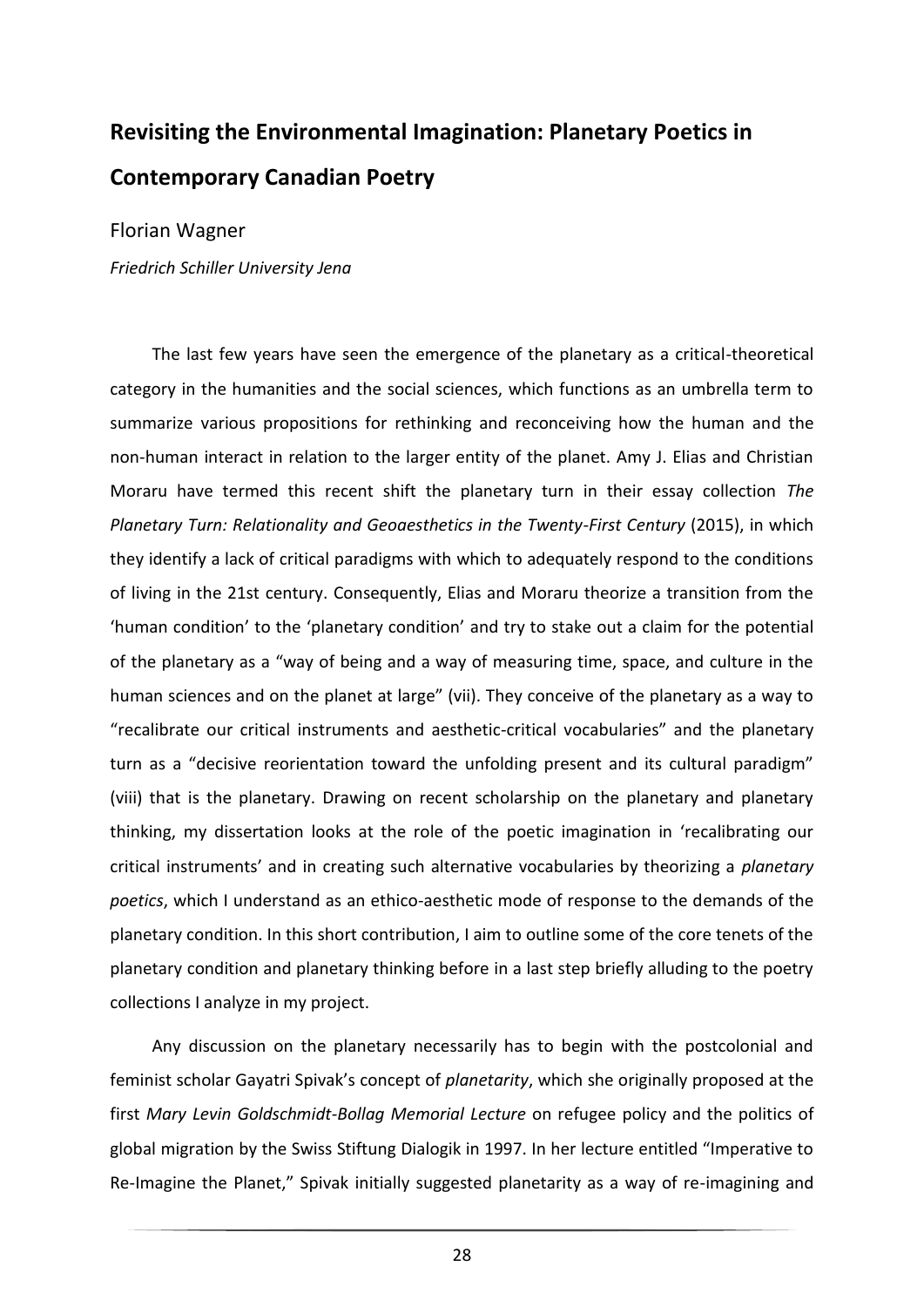re-conceptualizing the planet that ruptures the smooth appearances and surfaces of neoliberal globalization. Looking back on her lecture, she writes in *An Aesthetic Education in the Era of Globalization* (2012):

In that era, then, of breakneck globalization catching up speed, I proposed the planet to overwrite the globe. Globalization is achieved by the imposition of the same system of exchange everywhere. It is not too fanciful to say that, in the gridwork of electronic capital, we achieve something that resembles that abstract ball covered in latitudes and longitudes, cut by virtual lines, once the equator and the tropics, now drawn increasingly by other requirements – imperatives? – of Geographical Information Systems. The globe is on our computers. It is the logo of the World Bank. No one lives there; and we think that we can aim to control globality. (338)

Spivak's description of the alienating, assimilating, and homogenizing tendencies of capital is a familiar critique that resonates well with the larger tradition of Western Marxism and its critiques of globalization, for example ranging from Marx and Engels's prediction of globalization and the creation of a world market in *The Communist Manifesto* (1848), Fredric Jameson and David Harvey's analyses of late capitalism and postmodernity in *Postmodernism, or the Cultural Logic of Late Capitalism* (1991) and *The Condition of Postmodernity: An Enquiry in the Origins of Cultural Change* (1989), respectively, to Michael Hardt and Antonio Negri's analysis in *Empire* (2000). The reference to these particular works here is grounded in their thorough analyses of two important aspects that are a direct result of the political and economic transformations of the late twentieth century, namely conceptualizations of space and time under global neoliberal capital, as well as capital's capacity to encroach on and to an increasing extent control the production of social life, and life in general, which are echoed throughout Spivak's lecture.

Against the homogenizing tendencies of globalization and as a way of potentially unsettling and rupturing the dominant logic of neoliberal capitalism and capitalist subjectivity, Spivak extends an invitation to "imagine ourselves as planetary accidents rather than global agents, planetary creatures than global entities" (339), hinting at a *planetary poiesis* as an 'imaginative making' of possible postcolonial and postcapitalist futures. In *The Planetary Turn*, Elias and Moraru similarly take up Spivak's invitation when they write about the critical and aesthetic dimensions of the planetary. They describe the planetary turn, for instance, as a "new *structure of awareness*, . . . a methodical receptivity to the *geothematics of planetariness*" (339, original emphasis). For them, as for Spivak, the planetary displaces the ongoing spatialization of neoliberal capitalism and its homogenizing cultural logic with a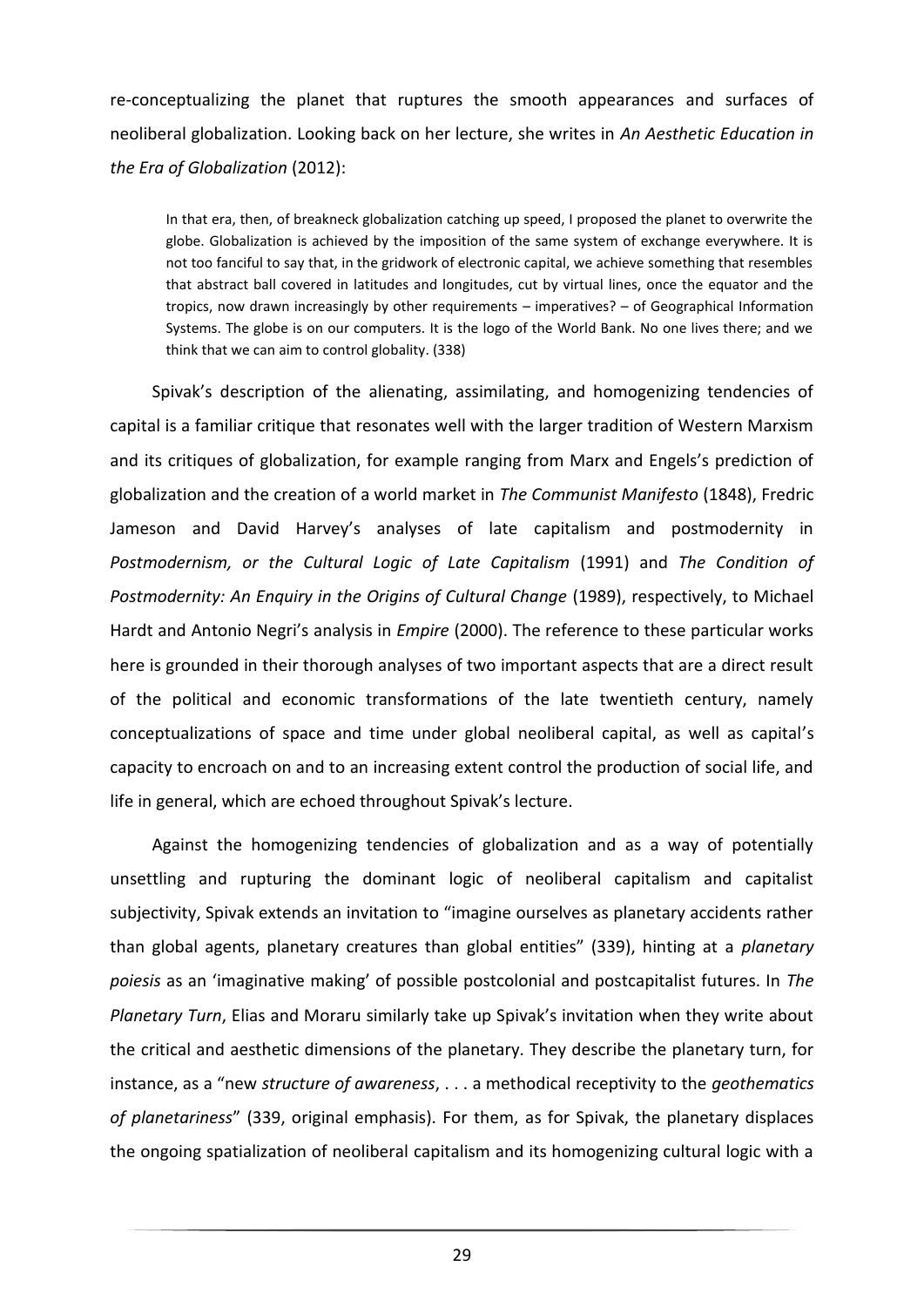horizontal mode of "*relationality*, namely, by an ethicization of the ecumenic process of coming together or 'worlding'" (339, original emphasis).

While Spivak's concept of planetarity remains primarily focused on the redefinition of the subject against the background of the planet's alterity – Spivak speaks of the planet as a "catachresis for inscribing collective responsibility as right"  $(341)$  – Elias and Moraru cast a broader net that also takes into consideration the emergence of environmental movements, the development of ecocriticism as a critical lens, as well as the recent awareness of and scholarship around the Anthropocene. The planetary turn then constitutes an openness towards reconceptualizing the planet as a "*living organism, a shared ecology*" (xii, original emphasis) along which to restructure human and non-human relationships, indicating a resurgence of what Elias terms a "world commons" in her contribution (xviii). The planetary, thus, in their words, becomes a "*multicentric and pluralizing, 'actually existing' worldly structure of relatedness critically keyed to non-totalist, non-homogenizing, and antihegemonic operations typically and polemically subtended by an ecologic*" (xxiii, original emphasis), meaning that the planetary presents itself as an *ethico-onto-epistemological* framework – to borrow Karen Barad's term – with which to think the planet as the planet of all others.

Scholars quickly recognized the potential of the planetary. Consequently, there is "already a considerable number of authors and research centers that practice planetary thinking" (13, my translation),<sup>1</sup> as Frederic Hanusch, Claus Leggewie, and Erik Meyer remark in *Planetar Denken: Ein Einstieg* (2021). In the introduction to *The Climate of History in a Planetary Age* (2021), Dipesh Chakrabarty, for instance, posits that "ours is not just a global age; we live on the cusp of the global and what may be called 'the planetary'" (3), and argues for a "new 'commons', a new anthropology, as it were, in search of a redefinition of human relationships to the nonhuman, including the planet" (20). Attempts at planetary thinking can also be found in Ian Baucom's *History 4° Celsius: Search for a Method in the Anthropocene* (2020), Lukáš Likavčan's *Introduction to Comparative Planetology* (2019), as well as in Achille Mbembe's later works *Necropolitics* (2019), *Out of the Dark Night: Essays on Decolonization* (2021) and *Brutalisme* (2021), in which he consistently works towards understanding community on a planetary scale, suggesting that "[t]he political in our time

 $^{\rm 1}$  "Schon eine beträchtliche Zahl von Einzelautorïnnen und Forschungszentren übt das planetare Denken ein."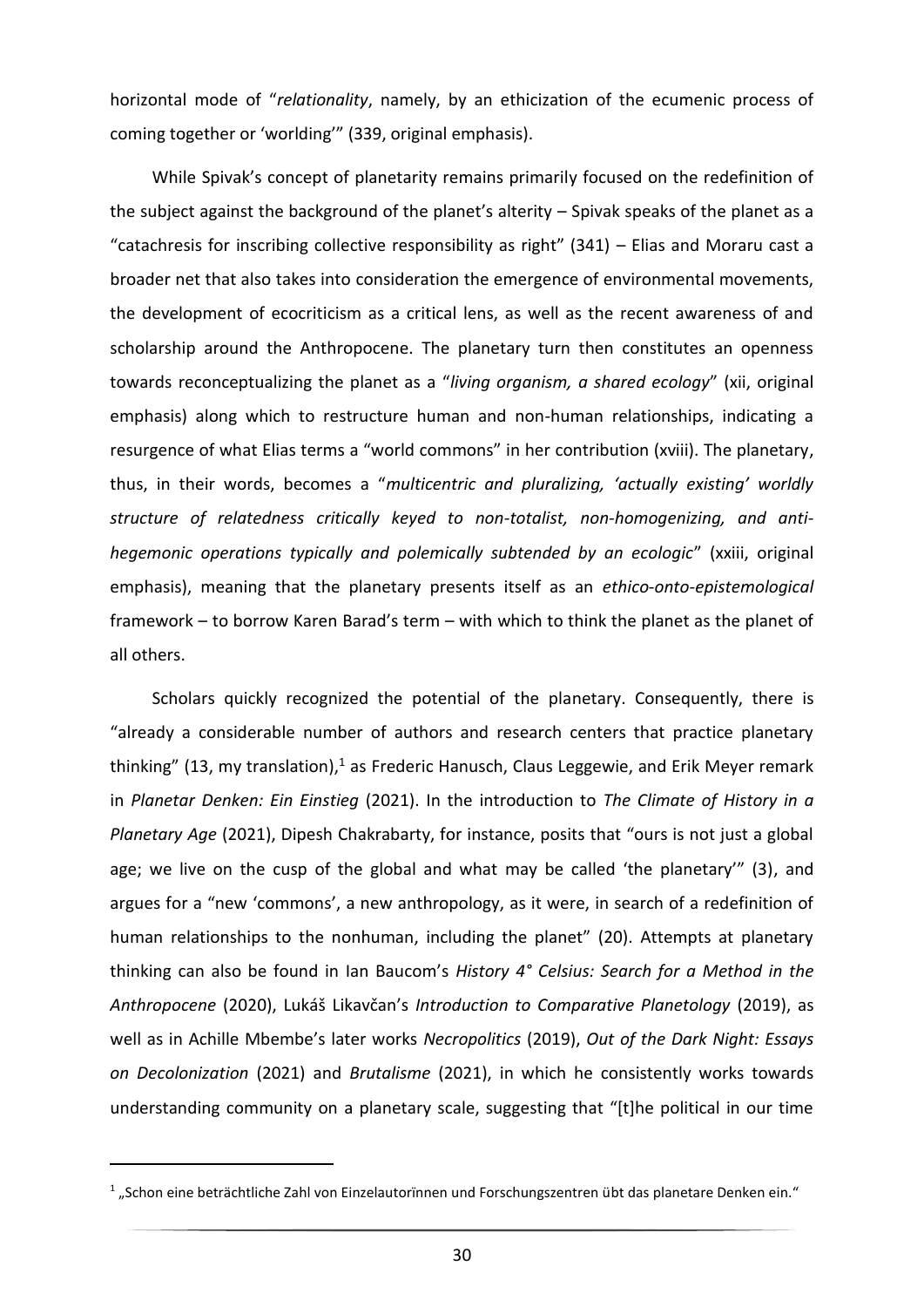must start from the imperative to reconstruct the world in common" ("Thoughts" n.p.). Similarly, Martin Arboleda writes in *Planetary Mine: Territories of Extraction under Late Capitalism* (2020) that "the shift from the global to the planetary is . . . understood as a steppingstone toward novel formations of collective consciousness and of collective agency" (ch. 1).

Taking these works as my foundation, my dissertation asks how a *planetary poetics* introduces a paradigm shift from unifying theories of globalization to planetary multitudes and multiplicity and works towards possibilities of a collective reinhabitation of the planet by constructing alternative visions based on a sense of relationality. This requires simultaneously thinking with, across, and through different environmental, economic, cultural, social, and political imaginaries that fundamentally resist the ongoing commodification of life under neoliberal globalization and take into consideration and actively develop other ways of being in the world. To show this, I look at three contemporary Canadian poets and their works: Kaie Kellough and his Griffin-prize winning collection *Magnetic Equator* (2019), Billy-Ray Belcourt's N*DN Coping Mechanisms: Notes from the Field* (2019), and Rita Wong's *forage* (2007). These works, I argue, prove highly productive in terms of a planetary poetics because of the multiple ways in which they are closely attuned to global processes and planetary forces, as well as through the various ways in which they establish a relational and translational subject position through a planetary lens.

To situate my project within a specifically Canadian context, I turn to Erin Wunker's suggestion in her article "Toward a Planetary Poetics: Canadian Poetry after Globalization" (2016), in which she outlines the current trajectory of Canadian poetry and the ways it is being influenced by globalization. Referring to Jeff Derksen, who argues that there is a "growing body of poetry in North America that is critically and intensively engaged with the politics and restructuring brought by neoliberalism" (qtd. in 94), Wunker writes that poetics "embody their signification process and make it possible to trace not only other histories that challenge dominant discourses, but those that make space for the possibility of acting otherwise in today's world" (92). Her overall aim is to "demonstrate the importance of understanding poetics in Canada as open, mobile, polyvalent sites of productivity that push against or offer alternatives to the seemingly relentless movement of global capitalism" (93). Employing Spivak's concept of planetarity, which "becomes a means of thinking of the self and political action across a range of scales, so that rather than opposing a monolithic,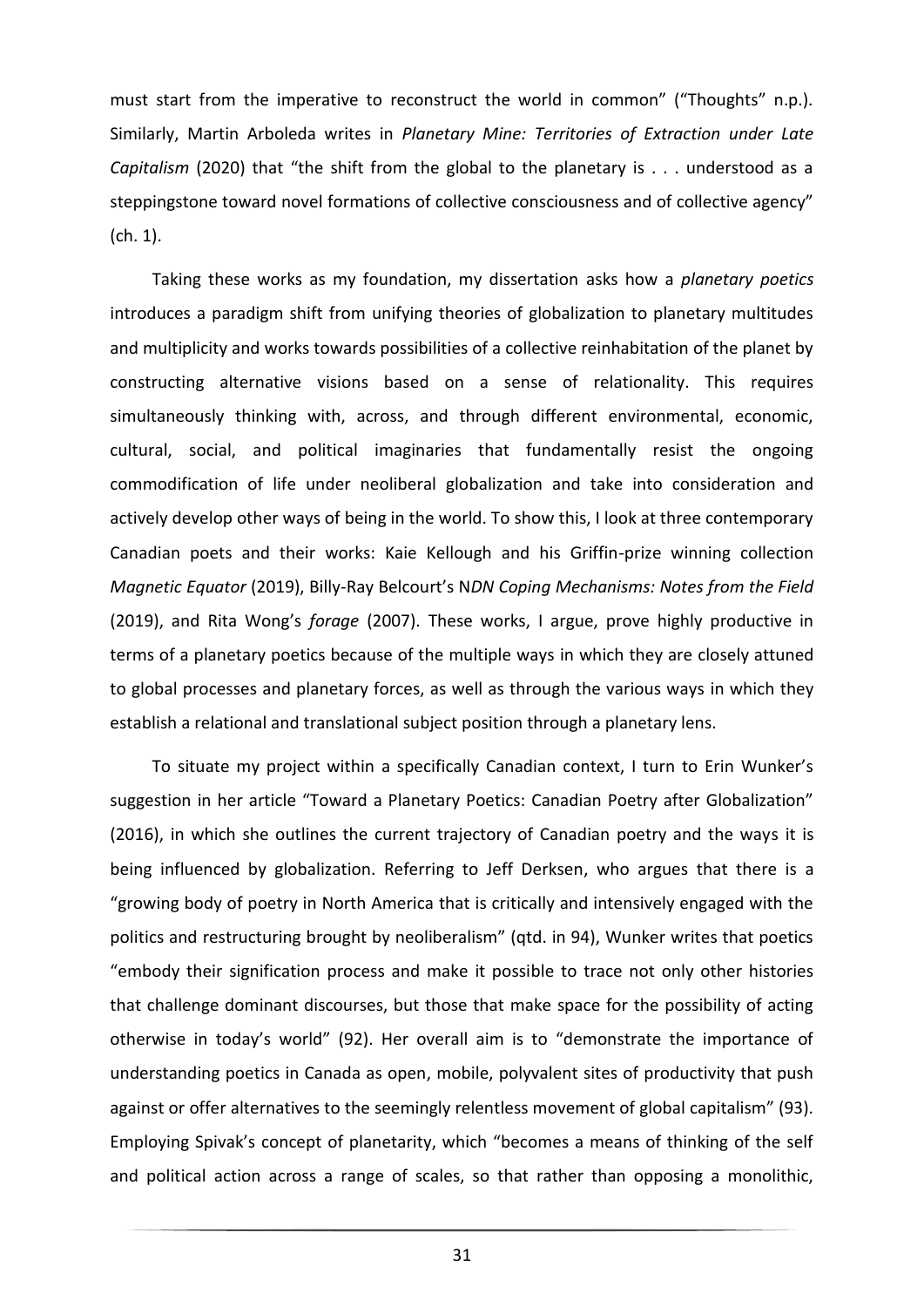totalizing force, action takes place at local, transnational, or global scales" (94), Wunker analyzes the works of Nicole Brossard, Dionne Brand, and Sina Queyras. What emerges from her analysis of these poets are the specific ways in which they think and write across multiple spatial and temporal scales, and in which they engage with the ethical implications of living in a globalized world, as well as the different ways in which they reconstruct the subject in relation to global processes. Similarly, the poetry collections I analyze are all critically engaged with the effects of neoliberalism within a Canadian and a global context. Through their resistance to essentialized accounts of the self, these works, however, also open up towards multiple temporalities and pluriversal epistemologies that resist the unifying tendencies of the global while enunciating positions of collective responsibility for the future of the planet and its human and non-human inhabitants, and consequently cultivate visions of shared planetary futures.

#### **Works Cited**

- Arboleda, Martin. *Planetary Mine: Territories of Extraction under Late Capitalism*. E-book, Verso, 2020.
- Chakrabarty, Dipesh. *The Climate of History in a Planetary Age*. The University of Chicago Press, 2021.
- Clark, Nigel and Bronislaw Szerszynski. *Planetary Social Thought: The Anthropocene Challenge to the Social Sciences*. Polity Press, 2021.
- Elias, Amy J. and Christian Moraru. "Introduction: The Planetary Condition." *The Planetary Turn: Relationality and Geoaesthetics in the 21st Century*. Northwestern University Press, 2015, pp. xi-xxxvii.

Hanusch, Frederic, et al. *Planetar Denken: Ein Einstieg*. Transcript, 2021.

- Mbembe, Achille. "Thoughts on the Planetary: An Interview with Achille Mbembe" *New Frame*, 05 Sept. 2019, newframe.com/thoughts-on-the-planetary-an-interview-withachille-mbembe.
- Spivak, Gayatri Chakravorty. *An Aesthetic Education in the Era of Globalization*. Harvard University Press, 2012.
- Wunker, Erin. "Toward a Planetary Poetics: Canadian Poetries after Globalization." *The Oxford Handbook of Canadian Literature*, edited by Cynthia Sugars, Oxford University Press, 2016, pp. 92-109.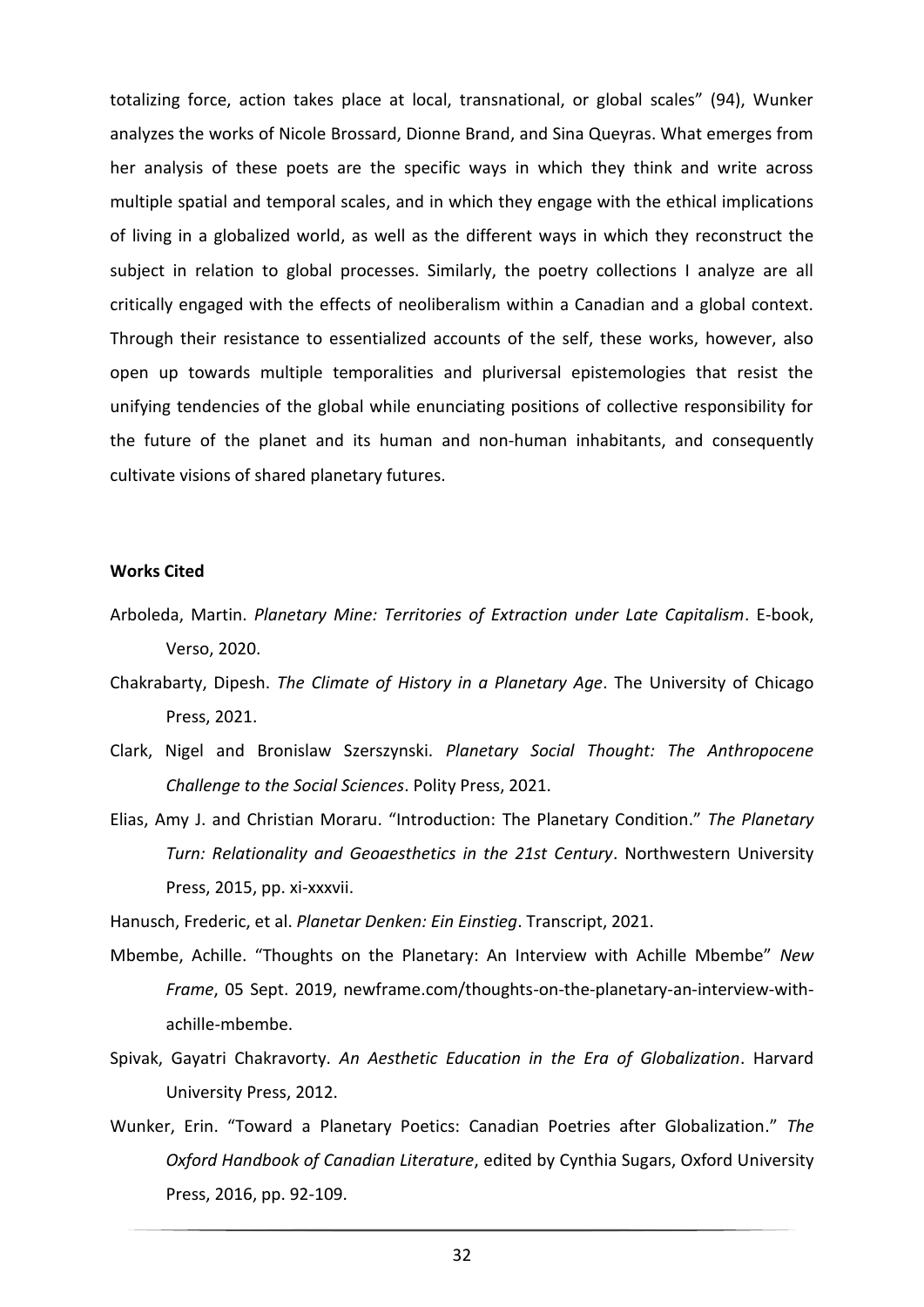## **Teilnehmer\*innen / Participants / Participant.e.s**

<span id="page-32-0"></span>After completing his bachelor's degree in History, Politics and Sociology at Potsdam University, **Frederik Blank** is currently pursuing a master's degree in North American Studies at Freie Universität Berlin. Before starting his studies in 2017, he lived in Quebec, Canada for one year and only learned in detail about Canada's troubled colonial past and present after attending a seminar on settler colonialism at Potsdam University. Since then, Canadian settler colonialism has been his academic focus. Moreover, he is interested in colonial history and legacies, and the public debates on these topics. This also includes questions of memory and public history in Canada, Germany and beyond.

**Elena Cortés Farrujia** is a post-MA (soon to be PhD) student at the University of Barcelona. She earned an MA degree in "Construction and Representation of Cultural Identities," which enabled her to pursue her primary area of interest, Queer Indigenous literature(s), from a holistic approach. Since then, she has participated in some symposiums, such as the AIW "Sovereign Erotic" conference or the international conference "Queer Temporalities." She became passionate about this field while writing her BA thesis at the University of La Laguna in Tenerife, where she graduated with an English Studies degree. In the future, she strives to continue with this line of research to pursue a PhD revolving around the Queer Indigenous spatio-temporal orientation(s) in connection with affect and waste theories.

**Sababa Monjur** is a Ph.D. candidate in Canadian Studies at Philipps University, Marburg. She earned her MA in North American Studies from the same institute in 2019. Her general research interests are popular culture, gender studies, queer theory, environmental studies and ecofeminism. The latter area is the focus of her doctoral project.

**Florian Wagner** is a research associate at the Institute for English and American Studies at Friedrich Schiller University Jena. He is currently writing his PhD thesis entitled "Revisiting the Environmental Imagination," in which he is reading contemporary Canadian poetry through a planetary lens. His research interests are situated at the nexus of ecocritical, decolonial, and postcapitalist thought. Together with his colleague Jaime Hyatt he has recently published a special issue of *COPAS* entitled "Embracing the Loss of Nature: Searching for Responsibility in an Age of Crisis."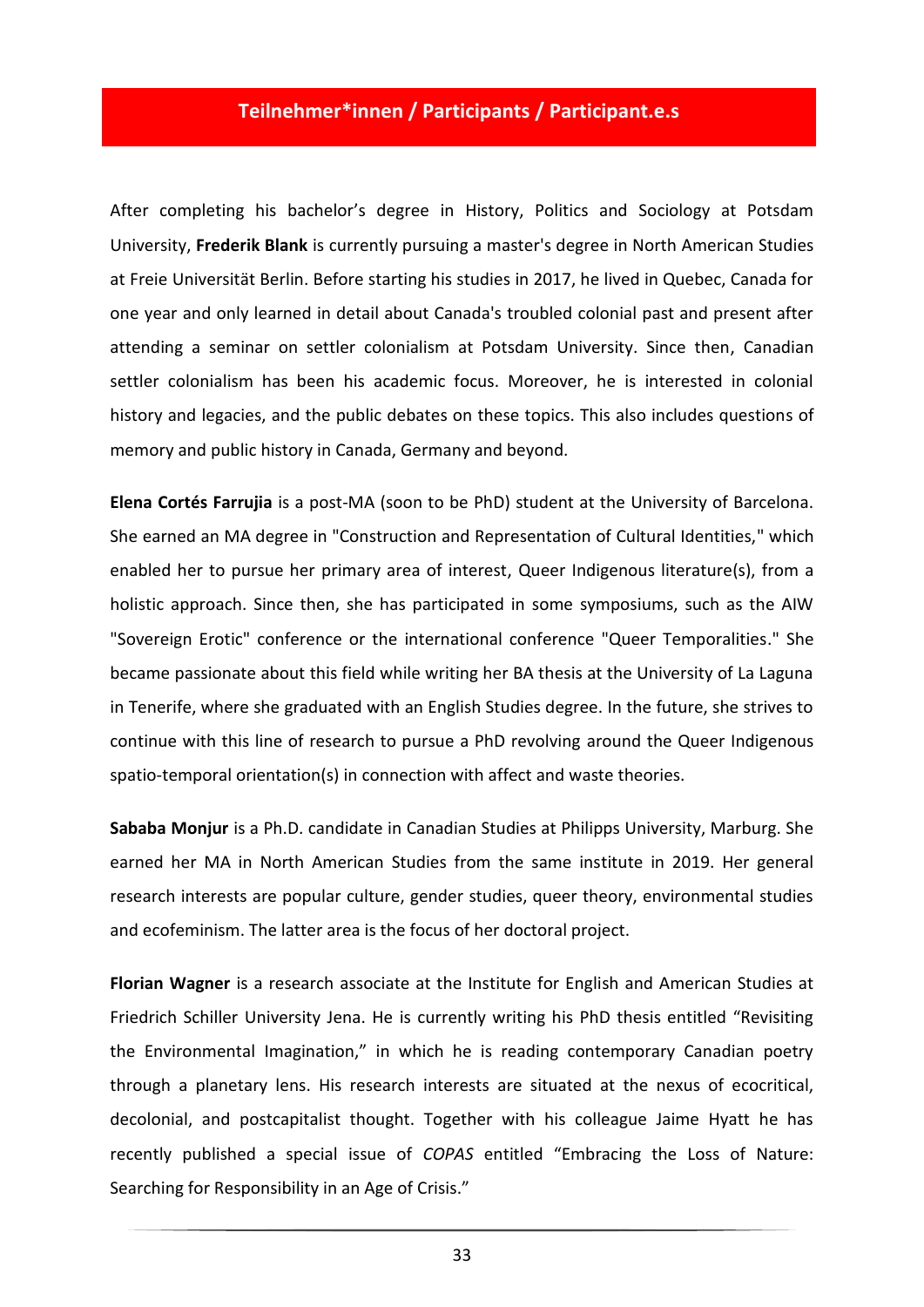### **Organisator\*innen/ Organizers / Organisateur.rice.s**

<span id="page-33-0"></span>**Johanna Lederer** holds an MA in North American Studies from the University of Bonn and a BA in Multilingual Communication (English and French) from the University of Applied Sciences in Cologne. She is a PhD candidate in the RTG "Practicing Place: Socio-Cultural Practices and Epistemic Configurations" at the Catholic University of Eichstätt-Ingolstadt. During her master's program, her research on representations of Indigenous activism in Canadian media earned her the Jürgen and Freia Saße Award which brought her to Toronto for a research stay. Her dissertation project with the working title "Making Place for Indigeneity: Imaginative Practices in Speculative Fiction and Artivism" explores how Indigenous literary and artistic placemaking practices in a Canadian context expand our understanding of what constitutes storytelling.

**Manuel Sousa Oliveira** is a PhD candidate at the University of Porto, and a Doctoral Research Fellow at the Centre for English, Translation, and Anglo-Portuguese Studies (CETAPS) with funding by the Portuguese Foundation for Science and Technology (FCT) (ref. UI/BD/151368/2021). His doctoral project is a comparative study of Ursula K. Le Guin's and Margaret Atwood's literary utopias with a focus on ethics. Recently, he earned his MA degree in Anglo-American Studies from the same institution with a dissertation on Paul Auster. He has been a trainee at the ALIMENTOPIA – Utopian Foodways research project, and a team member of the Junior Researchers in Anglo-American Studies (JRAAS). He is currently the international spokesperson for the Emerging Scholars' Forum of the Association for Canadian Studies in German-Speaking Countries (GKS). He received two Margaret Atwood Society Awards, most recently in 2021.